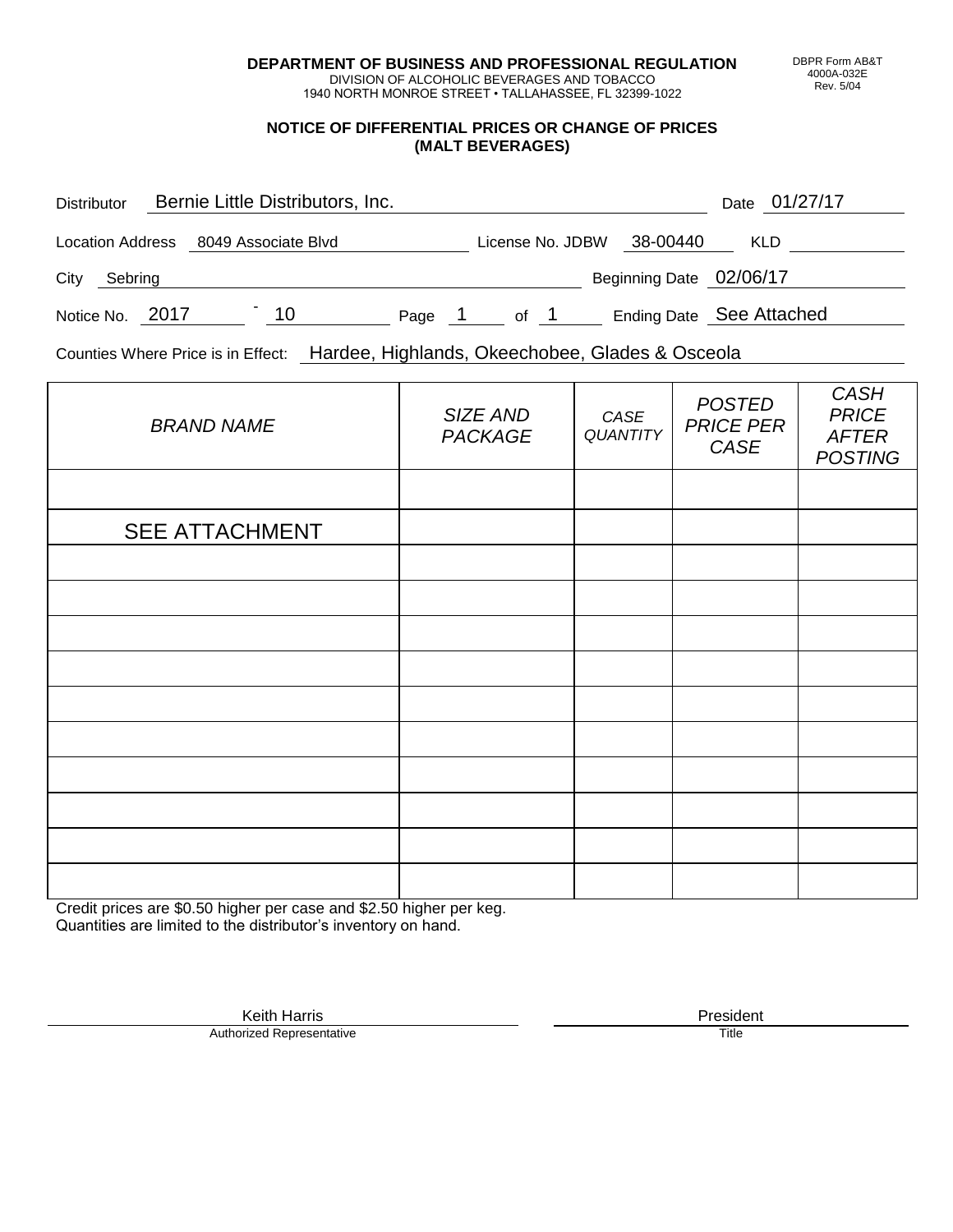## **Bernie Little Distributors, Inc. Price Promotions - 1st Quarter 2017 Updates from 2017-09 made in red Sebring - Hardee, Highlands, Okeechobee, Glades & Osceola**

|                                                                 |                         |              |          | Posted  | <b>Frontline</b> |          |          |         |
|-----------------------------------------------------------------|-------------------------|--------------|----------|---------|------------------|----------|----------|---------|
| <b>Brands</b>                                                   | Package                 | <b>Start</b> | Stop     | Price   | Price            | Qty      | Premise  | Comment |
| Bud, Bud Lt                                                     | 24/8oz Can              | 01/02/17     | 02/11/17 | \$12.30 | \$13.25          | $5-19$   | Off      |         |
| Bud, Bud Lt                                                     | 24/8oz Can              | 01/02/17     | 02/11/17 | \$11.40 | \$13.25          | $20+$    | Off      |         |
|                                                                 |                         |              |          |         |                  |          |          |         |
| Bud & Bud Lt                                                    | 24/8oz Can 2/12         | 01/02/17     | 02/11/17 | \$13.10 | \$13.60          | $5 - 19$ | Off      |         |
| Bud & Bud Lt                                                    | 24/8oz Can 2/12         | 01/02/17     | 02/11/17 | \$12.20 | \$13.60          | $20+$    | Off      |         |
|                                                                 |                         |              |          |         |                  |          |          |         |
| Michelob Ultra                                                  | 24/8oz Can 2/12         | 01/02/17     | 02/11/17 | \$13.50 | \$14.45          | $5-19$   | Off      |         |
| Michelob Ultra                                                  | 24/8oz Can 2/12         | 01/02/17     | 02/11/17 | \$12.20 | \$14.45          | $20+$    | Off      |         |
|                                                                 |                         |              |          |         |                  |          |          |         |
| Michelob Ultra                                                  | 24/8oz Can              | 01/02/17     | 02/11/17 | \$12.70 | \$14.35          | $5 - 19$ | Off      |         |
| Michelob Ultra                                                  | 24/8oz Can              | 01/02/17     | 02/11/17 | \$11.40 | \$14.35          | $20+$    | Off      |         |
| Brands & Packages above may be mixed and matched to achieve qty |                         |              |          |         |                  |          |          |         |
|                                                                 |                         |              |          |         |                  |          |          |         |
| Bud, Bud Lt                                                     | 24/8oz Can              | 02/13/17     | 03/11/17 | \$12.30 | \$13.25          | $5-19$   | Off      |         |
| Bud, Bud Lt                                                     | 24/8oz Can              | 02/13/17     | 03/11/17 | \$11.40 | \$13.25          | $20+$    | Off      |         |
|                                                                 |                         |              |          |         |                  |          |          |         |
| Bud & Bud Lt                                                    | 24/8oz Can 2/12         | 02/13/17     | 03/11/17 | \$13.10 | \$13.60          | $5-9$    | Off      |         |
| Bud & Bud Lt                                                    | 24/8oz Can 2/12         | 02/13/17     | 03/11/17 | \$11.70 | \$13.60          | $10+$    | Off      |         |
|                                                                 |                         |              |          |         |                  |          |          |         |
| Michelob Ultra                                                  | 24/8oz Can 2/12         | 02/13/17     | 03/11/17 | \$13.50 | \$14.45          | $5-9$    | Off      |         |
| Michelob Ultra                                                  | 24/8oz Can 2/12         | 02/13/17     | 03/11/17 | \$11.70 | \$14.45          | $10+$    | Off      |         |
|                                                                 |                         |              |          |         |                  |          |          |         |
| Michelob Ultra                                                  | 24/8oz Can              | 02/13/17     | 03/11/17 | \$12.70 | \$14.35          | $5-19$   | Off      |         |
| Michelob Ultra                                                  | 24/8oz Can              | 02/13/17     | 03/11/17 | \$11.40 | \$14.35          | $20+$    | Off      |         |
| Brands & Packages above may be mixed and matched to achieve qty |                         |              |          |         |                  |          |          |         |
|                                                                 |                         |              |          |         |                  |          |          |         |
| Bud, Bud Lt                                                     | 24/8oz Can              | 03/13/17     | 04/01/17 | \$12.30 | \$13.25          | $5-19$   | Off      |         |
| Bud, Bud Lt                                                     | 24/8oz Can              | 03/13/17     | 04/01/17 | \$11.40 | \$13.25          | $20+$    | Off      |         |
|                                                                 |                         |              |          |         |                  |          |          |         |
| Bud & Bud Lt                                                    | 24/8oz Can 2/12         | 03/13/17     | 04/01/17 | \$13.10 | \$13.60          | $5-19$   | Off      |         |
| Bud & Bud Lt                                                    | 24/8oz Can 2/12         | 03/13/17     | 04/01/17 | \$12.20 | \$13.60          | $20+$    | Off      |         |
|                                                                 |                         |              |          |         |                  |          |          |         |
| Michelob Ultra                                                  | 24/8oz Can 2/12         | 03/13/17     | 04/01/17 | \$13.50 | \$14.45          | $5-19$   | Off      |         |
| Michelob Ultra                                                  | 24/8oz Can 2/12         | 03/13/17     | 04/01/17 | \$12.20 | \$14.45          | $20+$    | Off      |         |
|                                                                 |                         |              |          |         |                  |          |          |         |
| Michelob Ultra                                                  | 24/8oz Can              | 03/13/17     | 04/01/17 | \$12.70 | \$14.35          | $5-19$   | Off      |         |
| Michelob Ultra                                                  | 24/8oz Can              | 03/13/17     | 04/01/17 | \$11.40 | \$14.35          | $20+$    | Off      |         |
|                                                                 |                         |              |          |         |                  |          |          |         |
| Brands & Packages above may be mixed and matched to achieve qty |                         |              |          |         |                  |          |          |         |
|                                                                 |                         |              |          |         |                  |          |          |         |
| Bud, Bud Lt, Select, Select 55                                  | 24/12oz Can/LNR 4/6     | 01/02/17     | 01/14/17 | \$21.60 | \$23.80          | $10+$    | Off      |         |
|                                                                 |                         |              |          |         |                  |          |          |         |
| Mich, Mich Lt, AmberBock, Ultra, Ultra Lime, Ultra              |                         |              |          |         |                  |          |          |         |
| Amber                                                           | 24/12oz LNNR 4/6        | 01/02/17     | 01/14/17 | \$21.60 | \$24.55          | $10+$    | Off      |         |
| Brands & Packages above may be mixed and matched to achieve qty |                         |              |          |         |                  |          |          |         |
|                                                                 |                         |              |          |         |                  |          |          |         |
| Bud, Bud Lt, Select, Select 55                                  | 24/12oz Can/LNR 4/6     | 01/16/17     | 04/01/17 | \$21.60 | \$23.80          | $10+$    | Off      |         |
| Mich, Mich Lt, AmberBock                                        | 24/12oz LNNR 4/6        | 01/16/17     | 04/01/17 | \$21.60 | \$24.55          | $10+$    | Off      |         |
|                                                                 |                         |              |          |         |                  |          |          |         |
| LandShark                                                       | 24/12oz LNNR 4/6        | 01/16/17     | 04/01/17 | \$21.60 | \$24.55          | 10-111   | Off      |         |
| LandShark                                                       | 24/12oz LNNR 4/6        | 01/16/17     | 04/01/17 | \$20.25 | \$24.55          | $112+$   | Off      |         |
| Brands & Packages above may be mixed and matched to achieve qty |                         |              |          |         |                  |          |          |         |
|                                                                 |                         |              |          |         |                  |          |          |         |
|                                                                 |                         |              |          |         |                  |          |          |         |
| Bud, Bud Lt                                                     | 24/16oz Can 6/4         | 01/02/17     | 04/01/17 | \$22.65 | \$25.65          | $5+$     | On & Off |         |
| Brands & Packages above may be mixed and matched to achieve qty |                         |              |          |         |                  |          |          |         |
|                                                                 |                         |              |          |         |                  |          |          |         |
| Bud, Bud Lt                                                     | 24/16oz Can             | 01/02/17     | 04/01/17 | \$20.90 | \$27.60          | $30+$    | Off      |         |
| Brands & Packages above may be mixed and matched to achieve qty |                         |              |          |         |                  |          |          |         |
|                                                                 |                         |              |          |         |                  |          |          |         |
| Bud, Bud Lt, Select & Select 55                                 | 18pk/12oz Can & LNNR    | 01/02/17     | 04/01/17 | \$14.80 | \$16.90          | $20+$    | Off      |         |
| Brands & Packages above may be mixed and matched to achieve qty |                         |              |          |         |                  |          |          |         |
|                                                                 |                         |              |          |         |                  |          |          |         |
| Bud, Bud Lt, Select & Select 55                                 | 24/12oz LNNR 2/12       | 01/02/17     | 04/01/17 | \$21.55 | \$22.50          | $10+$    | On       |         |
|                                                                 |                         |              |          |         |                  |          |          |         |
| Brands & Packages above may be mixed and matched to achieve qty |                         |              |          |         |                  |          |          |         |
|                                                                 |                         |              |          |         |                  |          |          |         |
| Bud, Bud Lt, Select & Select 55                                 | 24/12oz Can & LNNR 2/12 | 01/02/17     | 01/25/17 | \$21.55 | \$22.50          | $10+$    | Off      |         |
| Brands & Packages above may be mixed and matched to achieve qty |                         |              |          |         |                  |          |          |         |
|                                                                 |                         |              |          |         |                  |          |          |         |
| Bud, Bud Lt, Select & Select 55                                 | 24/12oz Can & LNNR 2/12 | 01/26/17     | 02/04/17 | \$21.55 | \$22.50          | 10-49    | Off      |         |
| Bud, Bud Lt, Select & Select 55                                 | 24/12oz Can & LNNR 2/12 | 01/26/17     | 02/04/17 | \$17.80 | \$22.50          | $50+$    | Off      |         |
|                                                                 |                         |              |          |         |                  |          |          |         |
| BL Lime, Platinum & Bud Black Crown                             | 24/12oz Can & LNNR 2/12 | 01/26/17     | 02/04/17 | \$23.15 | \$24.10          | $1-49$   | Off      |         |
| BL Lime, Platinum & Bud Black Crown                             | 24/12oz Can & LNNR 2/12 | 01/26/17     | 02/04/17 | \$17.80 | \$24.10          | $50+$    | Off      |         |
| Brands & Packages above may be mixed and matched to achieve qty |                         |              |          |         |                  |          |          |         |
|                                                                 |                         |              |          |         |                  |          |          |         |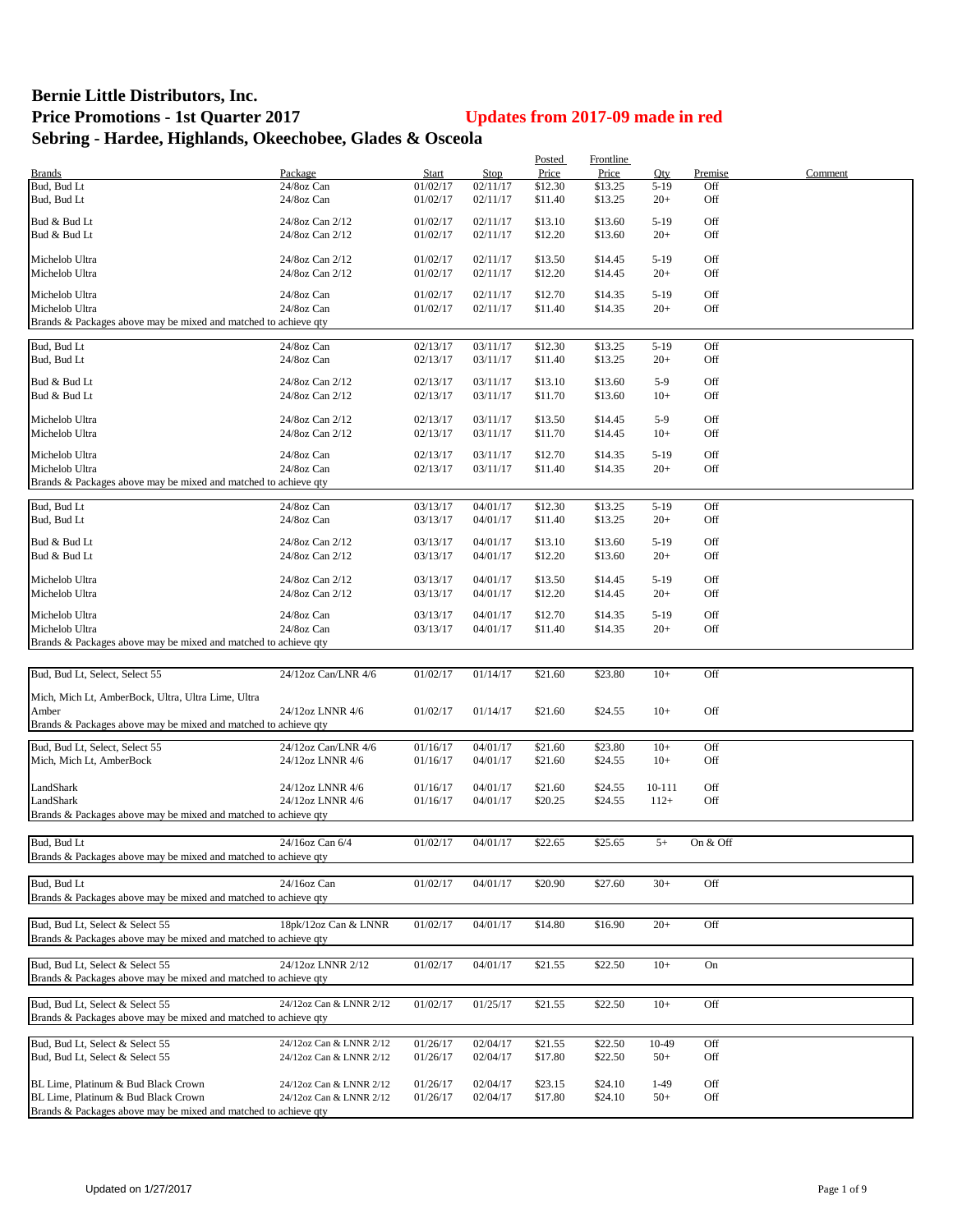|                                                                                                                        |                                      |                          |                         | Posted             | Frontline          |               |                |         |
|------------------------------------------------------------------------------------------------------------------------|--------------------------------------|--------------------------|-------------------------|--------------------|--------------------|---------------|----------------|---------|
| <b>Brands</b><br>Bud, Bud Lt, Select & Select 55                                                                       | Package                              | <b>Start</b><br>02/06/17 | <b>Stop</b><br>04/01/17 | Price              | Price              | Qty<br>$10+$  | Premise<br>Off | Comment |
| Brands & Packages above may be mixed and matched to achieve qty                                                        | 24/12oz Can & LNNR 2/12              |                          |                         | \$21.55            | \$22.50            |               |                |         |
|                                                                                                                        |                                      |                          |                         |                    |                    |               |                |         |
| Bud, Bud Lt, Select & Select 55<br>Bud, Bud Lt, Select & Select 55                                                     | 24/12oz Can<br>$24/12$ oz Can        | 01/02/17                 | 04/01/17<br>04/01/17    | \$20.75            | \$22.60<br>\$22.60 | 10-44         | Off<br>Off     |         |
|                                                                                                                        |                                      | 01/02/17                 |                         | \$19.75            |                    | $45+$         |                |         |
| Bud, Bud Lt,                                                                                                           | 24/12oz LNNR                         | 01/02/17                 | 04/01/17                | \$20.75            | \$22.60            | 10-44         | Off            |         |
| Bud, Bud Lt,                                                                                                           | 24/12oz LNNR                         | 01/02/17                 | 04/01/17                | \$19.75            | \$22.60            | $45+$         | Off            |         |
| <b>Bud Light Lime</b>                                                                                                  | 24/12oz LNNR/Can                     | 01/02/17                 | 04/01/17                | \$22.20            | \$24.10            | $10 - 44$     | Off            |         |
| <b>Bud Light Lime</b>                                                                                                  | 24/12oz LNNR/Can                     | 01/02/17                 | 04/01/17                | \$19.75            | \$24.10            | $45+$         | Off            |         |
|                                                                                                                        |                                      |                          |                         |                    |                    |               |                |         |
| Michelob Ultra                                                                                                         | 24/12oz Can & LNNR                   | 01/02/17                 | 04/01/17                | \$22.20            | \$24.10            | 10-44         | Off            |         |
| Michelob Ultra<br>Brands & Packages above may be mixed and matched to achieve qty                                      | 24/12oz Can & LNNR                   | 01/02/17                 | 04/01/17                | \$20.70            | \$24.10            | $45+$         | Off            |         |
|                                                                                                                        |                                      |                          |                         |                    |                    |               |                |         |
| Bud, Bud Lt                                                                                                            | 3/8/16oz Can                         | 01/02/17                 | 01/28/17                | \$19.45            | \$25.20            | $25+$         | Off            |         |
| Michelob Ultra                                                                                                         | 3/8/16oz Can                         | 01/02/17                 | 01/28/17                | \$19.45            | \$27.10            | $25+$         | Off            |         |
| Brands & Packages above may be mixed and matched to achieve qty                                                        |                                      |                          |                         |                    |                    |               |                |         |
| Bud, Bud Lt                                                                                                            | 24/16oz CALNR                        | 01/02/17                 | 04/01/17                | \$24.85            | \$28.50            | $98+$         | Off            |         |
| Brands & Packages above may be mixed and matched to achieve qty                                                        |                                      |                          |                         |                    |                    |               |                |         |
| Bud, Bud Lt                                                                                                            | 20/16oz CALNR                        | 01/02/17                 | 02/04/17                | \$17.95            | \$23.00            | 33-131        | Off            |         |
| Bud, Bud Lt                                                                                                            | 20/16oz CALNR                        | 01/02/17                 | 02/04/17                | \$17.45            | \$23.00            | $132+$        | Off            |         |
|                                                                                                                        |                                      |                          |                         |                    |                    |               |                |         |
| Bud, Bud Lt                                                                                                            | 20/16oz CALNR                        | 02/06/17                 | 04/01/17                | \$19.75            | \$23.00            | $1 - 32$      | Off            |         |
| Bud, Bud Lt                                                                                                            | 20/16oz CALNR                        | 02/06/17                 | 04/01/17                | \$17.95            | \$23.00            | $33+$         | Off            |         |
| Brands & Packages above may be mixed and matched to achieve qty                                                        |                                      |                          |                         |                    |                    |               |                |         |
| Bud, Bud Lt                                                                                                            | 15/16oz ALNR/CALNR                   | 01/02/17                 | 04/01/17                | \$13.90            | \$17.25            | $15+$         | Off            |         |
| Brands & Packages above may be mixed and matched to achieve qty                                                        |                                      |                          |                         |                    |                    |               |                |         |
| Bud, Bud Lt                                                                                                            | 15/16oz ALNR/CALNR                   | 01/02/17                 | 04/01/17                | \$13.80            | \$17.25            | $50+$         | On             |         |
| Brands & Packages above may be mixed and matched to achieve qty                                                        |                                      |                          |                         |                    |                    |               |                |         |
| Bud, Bud Light, Select                                                                                                 | 24/16oz ALNR/CALNR                   | 01/02/17                 | 04/01/17                | \$21.55            | \$28.50            | $144+$        | On             |         |
| Brands & Packages above may be mixed and matched to achieve qty                                                        |                                      |                          |                         |                    |                    |               |                |         |
|                                                                                                                        |                                      |                          |                         |                    |                    |               |                |         |
| Oculto                                                                                                                 | 24/12oz LNNR 2/12                    | 01/02/17                 | 04/01/17                | \$26.65            | \$29.90            | $20+$         | Off            |         |
| <b>BLL Mix a Rita</b>                                                                                                  | 18/8oz Can Loose                     | 01/02/17                 | 04/01/17                | \$16.55            | \$18.05            | $5+$          | Off            |         |
|                                                                                                                        |                                      |                          |                         |                    |                    |               |                |         |
| <b>BLL Mix a Rita</b><br><b>BLL Mix a Rita</b>                                                                         | 24/8oz Can Loose<br>24/8oz Can Loose | 01/02/17                 | 04/01/17                | \$22.05            | \$24.10            | $5 - 62$      | Off<br>Off     |         |
|                                                                                                                        |                                      | 01/02/17                 | 04/01/17                | \$21.05            | \$24.10            | $63+$         |                |         |
| BL Lime, Platinum, Black Crown, Mich Lt & Ultra                                                                        | 18/12oz LNNR/Cans                    | 01/02/17                 | 04/01/17                | \$16.95            | \$18.45            | 5 - 59        | Off            |         |
| BL Lime, Platinum, Black Crown, Mich Lt & Ultra                                                                        | 18/12oz LNNR/Cans                    | 01/02/17                 | 04/01/17                | \$15.85            | \$18.45            | $60+$         | Off            |         |
| Brands & Packages above may be mixed and matched to achieve qty                                                        |                                      |                          |                         |                    |                    |               |                |         |
| Michelob Ultra                                                                                                         | 24/16oz CALNR                        | 01/02/17                 | 04/01/17                | \$35.85            | \$37.25            | $5+$          | On & Off       |         |
|                                                                                                                        |                                      |                          |                         |                    |                    |               |                |         |
| Mich, Mic Lt, Ultra, Ultra Amber, Amberbock & Ultra<br>Lime Cactus                                                     | 24/12oz Can/LNNR 2/12                | 01/02/17                 | 04/01/17                | \$23.90            | \$24.85            | $5+$          | Off            |         |
| Michelob Ultra                                                                                                         | 24/16oz CALNR 3/8                    | 01/02/17                 | 04/01/17                | \$35.85            | \$37.25            | $5+$          | Off            |         |
| Brands & Packages above may be mixed and matched to achieve qty                                                        |                                      |                          |                         |                    |                    |               |                |         |
| BL Lime, Platinum, Black Crown & Landshark                                                                             | 24/12oz LNNR 2/12                    | 01/02/17                 | 04/01/17                | \$20.45            | \$24.10            | $10+$         | On             |         |
| BL Lime, Platinum & Landshark                                                                                          | 24/12oz Cans 2/12                    | 01/02/17                 | 04/01/17                | \$20.45            | \$24.10            | $10+$         | On             |         |
| Brands & Packages above may be mixed and matched to achieve qty                                                        |                                      |                          |                         |                    |                    |               |                |         |
| BL Lime, Platinum & Black Crown                                                                                        | 24/12oz Cans/LNNR 2/12               | 01/02/17                 | 01/25/17                | \$23.15            | \$24.10            | $1+$          | Off            |         |
|                                                                                                                        |                                      |                          |                         |                    |                    |               |                |         |
| BLL Rita Family (Lime, Straw, Mango, Raz, Seasonal)                                                                    | 24/8oz Can 2/12                      | 01/02/17                 | 01/25/17                | \$23.15            | \$24.10            | $1-6$         | Off            |         |
| BLL Rita Family (Lime, Straw, Mango, Raz, Seasonal)<br>Brands & Packages above may be mixed and matched to achieve qty | 24/8oz Can 2/12                      | 01/02/17                 | 01/25/17                | \$21.30            | \$24.10            | $7+$          | Off            |         |
|                                                                                                                        |                                      |                          |                         |                    |                    |               |                |         |
| BLL Rita Family (Lime, Straw, Mango, Raz, Seasonal)<br>BLL Rita Family (Lime, Straw, Mango, Raz, Seasonal)             | 24/8oz Can 2/12<br>24/8oz Can 2/12   | 01/26/17<br>01/26/17     | 02/04/17<br>02/04/17    | \$23.15<br>\$21.30 | \$24.10<br>\$24.10 | $1-6$<br>$7+$ | Off<br>Off     |         |
| Brands & Packages above may be mixed and matched to achieve qty                                                        |                                      |                          |                         |                    |                    |               |                |         |
| BL Lime, Platinum & Black Crown                                                                                        | 24/12oz Cans/LNNR 2/12               | 02/06/17                 | 04/01/17                | \$23.15            | \$24.10            | $1+$          | Off            |         |
|                                                                                                                        |                                      |                          |                         |                    |                    |               |                |         |
| BLL Rita Family (Lime, Straw, Mango, Raz, Seasonal)                                                                    | 24/8oz Can 2/12                      | 02/06/17                 | 04/01/17                | \$23.15            | \$24.10            | $1-6$         | Off            |         |
| BLL Rita Family (Lime, Straw, Mango, Raz, Seasonal)                                                                    | 24/8oz Can 2/12                      | 02/06/17                 | 04/01/17                | \$21.30            | \$24.10            | $7+$          | Off            |         |
| Brands & Packages above may be mixed and matched to achieve qty                                                        |                                      |                          |                         |                    |                    |               |                |         |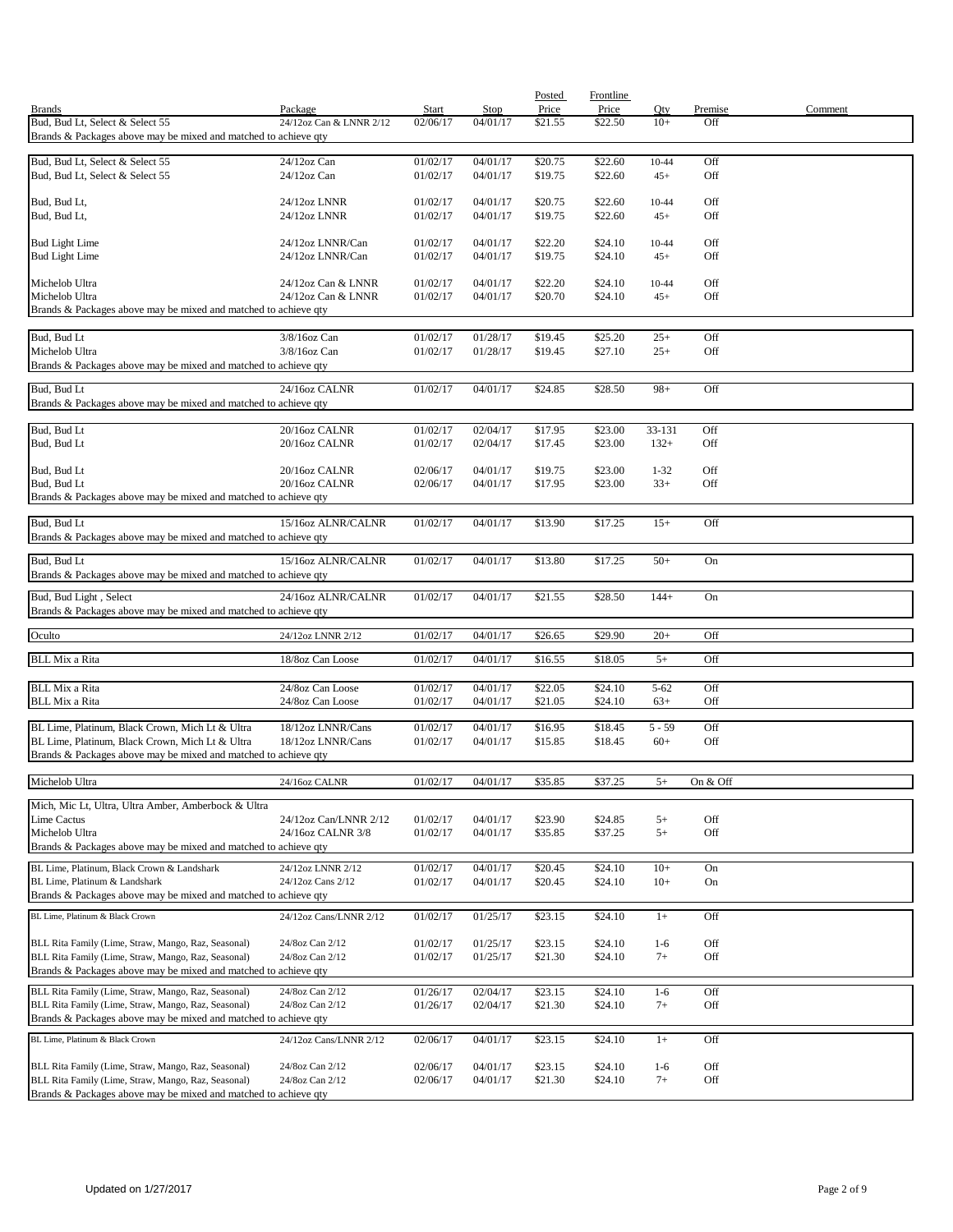|                                                                                                                    |                    |              |          | Posted  | Frontline |           |         |            |
|--------------------------------------------------------------------------------------------------------------------|--------------------|--------------|----------|---------|-----------|-----------|---------|------------|
| <b>Brands</b>                                                                                                      | Package            | <b>Start</b> | Stop     | Price   | Price     | Qty       | Premise | Comment    |
| Busch, Busch Lt, Nat Lt, Nat Ice & Rolling Rock<br>Brands & Packages above may be mixed and matched to achieve qty | 24/12oz Can S/C    | 01/02/17     | 01/14/17 | \$15.35 | \$17.00   | $15+$     | Off     |            |
|                                                                                                                    |                    |              |          |         |           |           |         |            |
| <b>Natty Daddy</b>                                                                                                 | 24/12oz Can S/C    | 01/02/17     | 01/14/17 | \$14.35 | \$16.10   | $5+$      | Off     |            |
|                                                                                                                    |                    |              |          |         |           |           |         |            |
| Busch, Busch Lt, Nat Lt, Nat Ice & Rolling Rock                                                                    | 24/12oz Can S/C    | 01/16/17     | 04/29/17 | \$15.35 | \$17.00   | 15-76     | Off     |            |
| Busch, Busch Lt, Nat Lt, Nat Ice & Rolling Rock                                                                    | $24/12$ oz Can S/C | 01/16/17     | 04/29/17 | \$13.80 | \$17.00   | $77+$     | Off     |            |
|                                                                                                                    |                    |              |          |         |           |           |         |            |
| Natty Daddy                                                                                                        | $24/12$ oz Can S/C | 01/16/17     | 04/29/17 | \$14.35 | \$16.10   | $5 - 76$  | Off     |            |
| Natty Daddy                                                                                                        | 24/12oz Can S/C    | 01/16/17     | 04/29/17 | \$13.80 | \$16.10   | $77+$     | Off     |            |
| Brands & Packages above may be mixed and matched to achieve qty                                                    |                    |              |          |         |           |           |         |            |
| Busch, Busch Lt, Nat Lt, Nat Ice, Bud Ice, Rolling Rock                                                            |                    |              |          |         |           |           |         |            |
| & Busch Ice                                                                                                        | 18/12oz Cans/LNNR  | 01/02/17     | 04/01/17 | \$9.35  | \$12.40   | $40+$     | Off     |            |
| Brands & Packages above may be mixed and matched to achieve qty                                                    |                    |              |          |         |           |           |         |            |
|                                                                                                                    |                    |              |          |         |           |           |         |            |
| Bud Ice, King Cobra, High Gravity, Natty Daddy &                                                                   | 24/16oz Can 6/4    | 01/02/17     | 04/01/17 | \$15.95 | \$19.55   | $5+$      | Off     |            |
| <b>Rolling Rock</b><br>Brands & Packages above may be mixed and matched to achieve qty                             |                    |              |          |         |           |           |         |            |
|                                                                                                                    |                    |              |          |         |           |           |         |            |
| Best Damn Root Beer, Cherry Cola & Cream Soda                                                                      | 24/12oz LNNR 4/6   | 03/06/17     | 03/11/17 | \$19.60 | \$30.70   | $15+$     | Off     | <b>New</b> |
| Brands & Packages above may be mixed and matched to achieve qty                                                    |                    |              |          |         |           |           |         |            |
|                                                                                                                    |                    |              |          |         |           |           |         |            |
| Shock Top & Shock Top Sampler                                                                                      | 24/12oz LNNR       | 01/02/17     | 04/01/17 | \$19.70 | \$27.75   | $56+$     | Off     |            |
| Brands & Packages above may be mixed and matched to achieve qty                                                    |                    |              |          |         |           |           |         |            |
| Shock Top & Shock Top Lemon                                                                                        | 15/12oz Can        | 01/02/17     | 04/01/17 | \$13.65 | \$15.25   | $50+$     | Off     |            |
| Brands & Packages above may be mixed and matched to achieve qty                                                    |                    |              |          |         |           |           |         |            |
|                                                                                                                    |                    |              |          |         |           |           |         |            |
| Shock Top & Shock Top Lemon                                                                                        | 30/12oz Can 2/15   | 01/02/17     | 04/01/17 | \$25.70 | \$28.90   | $25+$     | Off     |            |
| Brands & Packages above may be mixed and matched to achieve qty                                                    |                    |              |          |         |           |           |         |            |
| Shock Top, Apple Wheat, Lemon, Pumpkin, Rasp, IPA, Winter                                                          |                    |              |          |         |           |           |         |            |
| Combo, Choc, Pretzel, Ginger                                                                                       | 24/12oz LNNR 4/6   | 01/02/17     | 03/04/17 | \$26.10 | \$27.75   | $20 - 55$ | Off     |            |
| Shock Top, Apple Wheat, Lemon, Pumpkin, Rasp, IPA, Winter<br>Combo, Choc, Pretzel, Ginger                          | 24/12oz LNNR 4/6   | 01/02/17     | 03/04/17 | \$25.10 | \$27.75   | 56-111    | Off     |            |
| Shock Top, Apple Wheat, Lemon, Pumpkin, Rasp, IPA, Winter                                                          |                    |              |          |         |           |           |         |            |
| Combo, Choc, Pretzel, Ginger                                                                                       | 24/12oz LNNR 4/6   | 01/02/17     | 03/04/17 | \$24.10 | \$27.75   | $112+$    | Off     |            |
| Brands & Packages above may be mixed and matched to achieve qty                                                    |                    |              |          |         |           |           |         |            |
| Shock Top, Apple Wheat, Lemon, Pumpkin, Rasp, IPA, Winter                                                          |                    |              |          |         |           |           |         |            |
| Combo, Choc, Pretzel, Ginger                                                                                       | 24/12oz LNNR 4/6   | 03/06/17     | 03/11/17 | \$19.20 | \$27.75   | $20+$     | Off     |            |
|                                                                                                                    |                    |              |          |         |           |           |         |            |
| Shock Top, Apple Wheat, Lemon, Pumpkin, Rasp, IPA, Winter<br>Combo, Choc, Pretzel, Ginger                          | 24/12oz LNNR 4/6   | 03/13/17     | 04/01/17 | \$26.10 | \$27.75   | $20 - 55$ | Off     |            |
| Shock Top, Apple Wheat, Lemon, Pumpkin, Rasp, IPA, Winter                                                          |                    |              |          |         |           |           |         |            |
| Combo, Choc, Pretzel, Ginger                                                                                       | 24/12oz LNNR 4/6   | 03/13/17     | 04/01/17 | \$25.10 | \$27.75   | 56-111    | Off     |            |
| Shock Top, Apple Wheat, Lemon, Pumpkin, Rasp, IPA, Winter                                                          |                    |              |          |         |           |           |         |            |
| Combo, Choc, Pretzel, Ginger                                                                                       | 24/12oz LNNR 4/6   | 03/13/17     | 04/01/17 | \$24.10 | \$27.75   | $112+$    | Off     |            |
| Brands & Packages above may be mixed and matched to achieve qty                                                    |                    |              |          |         |           |           |         |            |
| Wild Blue & Redbridge                                                                                              | 24/12oz LNNR 4/6   | 01/02/17     | 04/01/17 | \$28.65 | \$29.35   | $28+$     | Off     |            |
| Brands & Packages above may be mixed and matched to achieve qty                                                    |                    |              |          |         |           |           |         |            |
| Kirin Ichiban & Kirin Light                                                                                        | 24/12oz LNNR 4/6   | 01/02/17     | 04/01/17 | \$23.50 | \$27.75   | $10+$     | Off     |            |
| Brands & Packages above may be mixed and matched to achieve qty                                                    |                    |              |          |         |           |           |         |            |
|                                                                                                                    |                    |              |          |         |           |           |         |            |
| Becks, Lt, Dark, Oktob, Sapphire, Becks NA, Bass & St                                                              |                    |              |          |         |           |           |         |            |
| Pauli Girl                                                                                                         | 24/12oz LNNR 4/6   | 01/02/17     | 04/01/17 | \$22.05 | \$24.55   | 56-111    | Off     |            |
| Becks, Lt, Dark, Oktob, Sapphire, Becks NA, Bass & St<br>Pauli Girl                                                | 24/12oz LNNR 4/6   | 01/02/17     | 04/01/17 | \$19.80 |           |           | Off     |            |
| Brands & Packages above may be mixed and matched to achieve qty                                                    |                    |              |          |         | \$24.55   | $112+$    |         |            |
|                                                                                                                    |                    |              |          |         |           |           |         |            |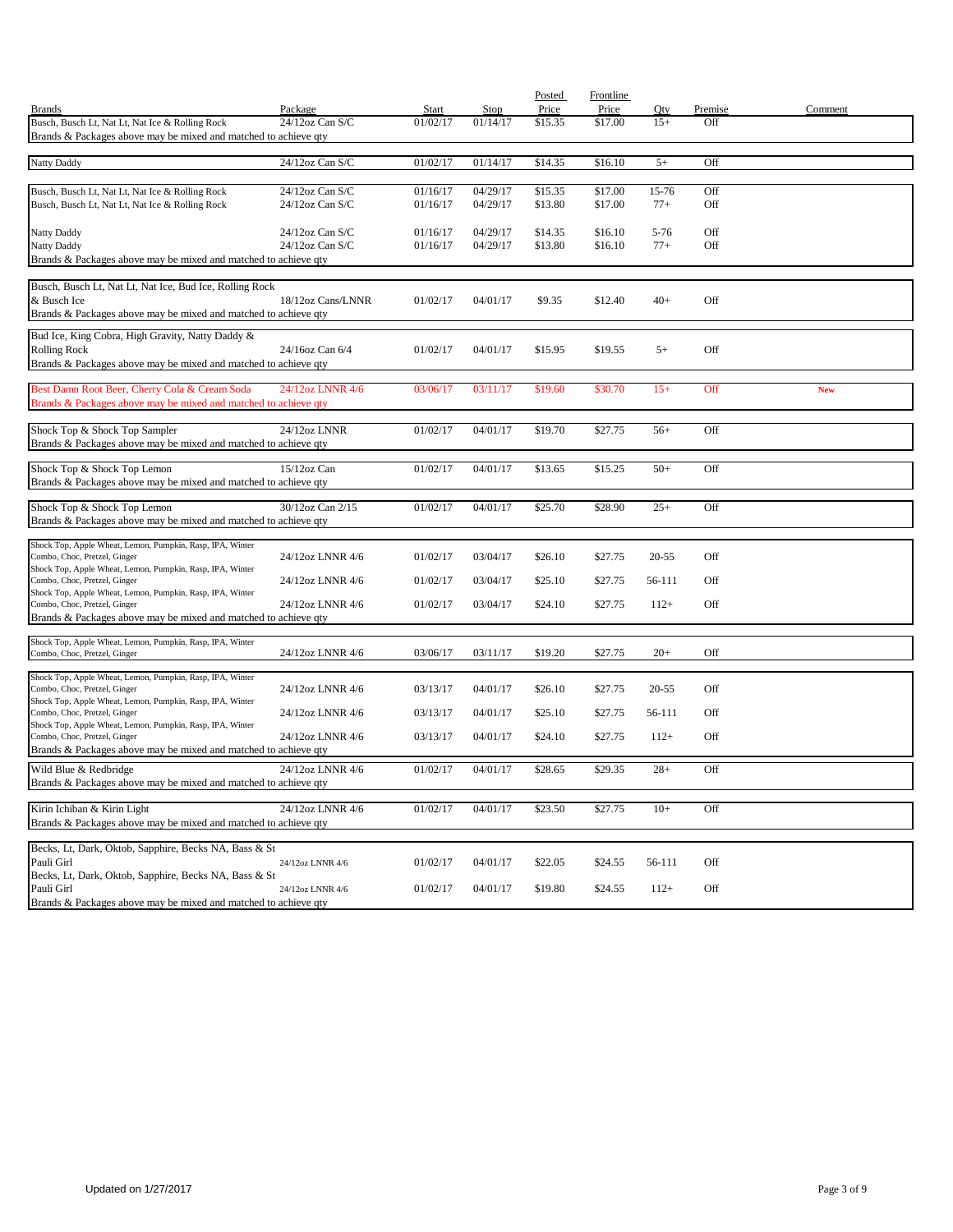|                                                                                 | Package                                        | <b>Start</b>         | Stop                 | Posted<br>Price    | <b>Frontline</b><br>Price | Qty              | Premise    | Comment |
|---------------------------------------------------------------------------------|------------------------------------------------|----------------------|----------------------|--------------------|---------------------------|------------------|------------|---------|
| <b>Brands</b><br>Becks, Light, Dark, Oktoberfest, Sapphire, St Pauli Girl       |                                                |                      |                      |                    |                           |                  |            |         |
| & Bass                                                                          | 24/12oz LNNR/CAN 2/12                          | 01/02/17             | 01/07/17             | \$20.35            | \$24.10                   | 56-111           | Off        |         |
| Becks, Light, Dark, Oktoberfest, Sapphire, St Pauli Girl<br>& Bass              | 24/12oz LNNR/CAN 2/12                          | 01/02/17             | 01/07/17             | \$19.80            | \$24.10                   | $112+$           | Off        |         |
|                                                                                 |                                                |                      |                      |                    |                           |                  |            |         |
| Becks, Light, Dark, Oktoberfest, Sapphire, St Pauli Girl                        |                                                |                      |                      |                    |                           |                  |            |         |
| & Bass<br>Land Shark                                                            | 24/12oz LNNR/CAN 2/12<br>24/12oz LNNR/CAN 2/12 | 01/09/17<br>01/09/17 | 01/14/17<br>01/14/17 | \$19.20<br>\$19.20 | \$24.10<br>\$24.10        | $10+$<br>$10+$   | Off<br>Off |         |
|                                                                                 |                                                |                      |                      |                    |                           |                  |            |         |
| Becks, Light, Dark, Oktoberfest, Sapphire, St Pauli Girl                        |                                                |                      |                      |                    |                           |                  |            |         |
| & Bass<br>Becks, Light, Dark, Oktoberfest, Sapphire, St Pauli Girl              | 24/12oz LNNR/CAN 2/12                          | 01/16/17             | 01/28/17             | \$20.35            | \$24.10                   | 56-111           | Off        |         |
| & Bass                                                                          | 24/12oz LNNR/CAN 2/12                          | 01/16/17             | 01/28/17             | \$19.80            | \$24.10                   | $112+$           | Off        |         |
| <b>Land Shark</b>                                                               | 24/12oz LNNR/CAN 2/12                          | 01/16/17             | 01/28/17             | \$22.15            | \$24.10                   | 56-111           | Off        |         |
| Land Shark                                                                      | 24/12oz LNNR/CAN 2/12                          | 01/16/17             | 01/28/17             | \$20.35            | \$24.10                   | $112+$           | Off        |         |
| Becks, Light, Dark, Oktoberfest, Sapphire, St Pauli Girl                        |                                                |                      |                      |                    |                           |                  |            |         |
| & Bass                                                                          | 24/12oz LNNR/CAN 2/12                          | 01/30/17             | 02/04/17             | \$19.20            | \$24.10                   | $10+$            | Off        |         |
| Land Shark                                                                      | 24/12oz LNNR/CAN 2/12                          | 01/30/17             | 02/04/17             | \$19.20            | \$24.10                   | $10+$            | Off        |         |
| Becks, Light, Dark, Oktoberfest, Sapphire, St Pauli Girl                        |                                                |                      |                      |                    |                           |                  |            |         |
| & Bass                                                                          | 24/12oz LNNR/CAN 2/12                          | 02/06/17             | 02/18/17             | \$20.35            | \$24.10                   | 56-111           | Off        |         |
| Becks, Light, Dark, Oktoberfest, Sapphire, St Pauli Girl                        |                                                |                      |                      |                    |                           |                  |            |         |
| & Bass                                                                          | 24/12oz LNNR/CAN 2/12                          | 02/06/17             | 02/18/17             | \$19.80            | \$24.10                   | $112+$           | Off        |         |
| Land Shark                                                                      | 24/12oz LNNR/CAN 2/12                          | 02/06/17             | 02/18/17             | \$22.15            | \$24.10                   | 56-111           | Off        |         |
| Land Shark                                                                      | 24/12oz LNNR/CAN 2/12                          | 02/06/17             | 02/18/17             | \$20.35            | \$24.10                   | $112+$           | Off        |         |
| Becks, Light, Dark, Oktoberfest, Sapphire, St Pauli Girl                        |                                                |                      |                      |                    |                           |                  |            |         |
| & Bass                                                                          | 24/12oz LNNR/CAN 2/12                          | 02/20/17             | 03/04/17             | \$20.35            | \$24.10                   | 56-111           | Off        |         |
| Becks, Light, Dark, Oktoberfest, Sapphire, St Pauli Girl                        |                                                |                      |                      |                    |                           |                  |            |         |
| & Bass                                                                          | 24/12oz LNNR/CAN 2/12                          | 02/20/17             | 03/04/17             | \$19.80            | \$24.10                   | $112+$           | Off        |         |
| Land Shark<br>Land Shark                                                        | 24/12oz LNNR/CAN 2/12<br>24/12oz LNNR/CAN 2/12 | 02/20/17<br>02/20/17 | 03/04/17<br>03/04/17 | \$22.15<br>\$20.35 | \$24.10<br>\$24.10        | 56-111<br>$112+$ | Off<br>Off |         |
|                                                                                 |                                                |                      |                      |                    |                           |                  |            |         |
| Becks, Light, Dark, Oktoberfest, Sapphire, St Pauli Girl                        |                                                |                      |                      |                    |                           |                  |            |         |
| & Bass                                                                          | 24/12oz LNNR/CAN 2/12                          | 03/06/17             | 03/11/17             | \$19.20            | \$24.10                   | $10+$            | Off        |         |
| Land Shark                                                                      | 24/12oz LNNR/CAN 2/12                          | 03/06/17             | 03/11/17             | \$19.20            | \$24.10                   | $10+$            | Off        |         |
| Becks, Light, Dark, Oktoberfest, Sapphire, St Pauli Girl                        |                                                |                      |                      |                    |                           |                  |            |         |
| & Bass                                                                          | 24/12oz LNNR/CAN 2/12                          | 03/13/17             | 04/15/17             | \$20.35            | \$24.10                   | 56-111           | Off        |         |
| Becks, Light, Dark, Oktoberfest, Sapphire, St Pauli Girl                        |                                                |                      |                      |                    |                           |                  |            |         |
| & Bass                                                                          | 24/12oz LNNR/CAN 2/12                          | 03/13/17             | 04/15/17             | \$19.80            | \$24.10                   | $112+$           | Off        |         |
| Land Shark                                                                      | 24/12oz LNNR/CAN 2/12                          | 03/13/17             | 04/15/17             | \$22.15            | \$24.10                   | 56-111           | Off        |         |
| Land Shark                                                                      | 24/12oz LNNR/CAN 2/12                          | 03/13/17             | 04/15/17             | \$20.35            | \$24.10                   | $112+$           | Off        |         |
| Brands & Packages above may be mixed and matched to achieve qty                 |                                                |                      |                      |                    |                           |                  |            |         |
|                                                                                 |                                                |                      |                      |                    |                           |                  |            |         |
| Beck's, Sapphire, Black Crown, BL Lime, Platinum,<br>Michelob Ultra & Landshark | 24/16oz CAN 6/4                                | 01/02/17             | 02/04/17             | \$25.75            | \$28.00                   | $1 - 2$          | Off        |         |
| Beck's, Sapphire, Black Crown, BL Lime, Platinum,                               |                                                |                      |                      |                    |                           |                  |            |         |
| Michelob Ultra & Landshark                                                      | 24/16oz CAN 6/4                                | 01/02/17             | 02/04/17             | \$24.90            | \$28.00                   | $3+$             | Off        |         |
|                                                                                 |                                                |                      |                      |                    |                           |                  |            |         |
| Shock Top, Apple, Lemon, Pumpkin, Shockolate &                                  |                                                |                      |                      |                    |                           |                  |            |         |
| <b>Twisted Pretzel</b><br>Shock Top, Apple, Lemon, Pumpkin, Shockolate &        | 24/16oz CAN 6/4                                | 01/02/17             | 02/04/17             | \$29.80            | \$33.50                   | $1 - 2$          | Off        |         |
| <b>Twisted Pretzel</b>                                                          | 24/16oz CAN 6/4                                | 01/02/17             | 02/04/17             | \$24.90            | \$33.50                   | $3+$             | Off        |         |
| Johnny Appleseed, Goose 312, IPA, Green Line & Four                             |                                                |                      |                      |                    |                           |                  |            |         |
| <b>Star Pilsner</b>                                                             | 24/16oz CAN 6/4                                | 01/02/17             | 02/04/17             | \$29.80            | \$31.95                   | $1 - 2$          | Off        |         |
| Johnny Appleseed, Goose 312, IPA, Green Line & Four                             |                                                |                      |                      |                    |                           |                  |            |         |
| <b>Star Pilsner</b>                                                             | 24/16oz CAN 6/4                                | 01/02/17             | 02/04/17             | \$24.90            | \$31.95                   | $3+$             | Off        |         |
|                                                                                 |                                                |                      |                      |                    |                           |                  |            |         |
| Bud Chelada, Bud Lt Chelada                                                     | 24/16oz Can 6/4                                | 01/02/17             | 02/04/17             | \$29.80            | \$33.50                   | $1+$             | Off        |         |
| Lime a Rita & Straw ber Rita Splash                                             | 24/16oz CAN 4/6                                | 01/02/17             | 02/04/17             | \$29.80            | \$37.50                   | $1+$             | Off        |         |
|                                                                                 |                                                |                      |                      |                    |                           |                  |            |         |
| BD Root Beer & Cherry Cola                                                      | 24/16oz CAN 4/6                                | 01/02/17             | 02/04/17             | \$29.80            | \$37.50                   | $1+$             | Off        |         |
| BL Lime Rita Family & Oculto                                                    | 24/16oz CAN 6/4                                | 01/02/17             | 02/04/17             | \$29.80            | \$37.50                   | $1+$             | Off        |         |
| Brands & Packages above may be mixed and matched to achieve qty                 |                                                |                      |                      |                    |                           |                  |            |         |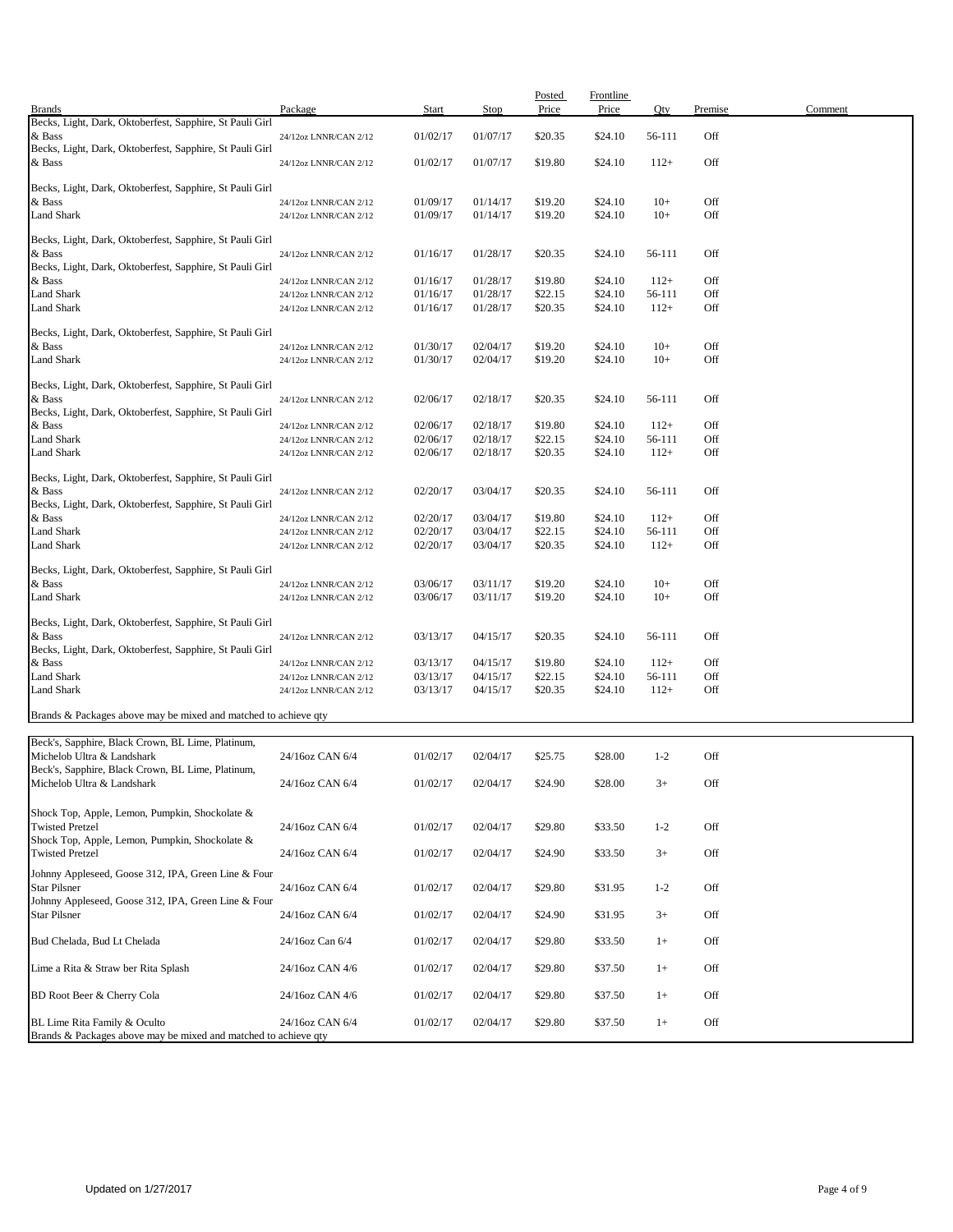| <b>Brands</b>                                                                                                                    | Package              | Start    | Stop     | Posted<br>Price | <b>Frontline</b><br>Price | Qty       | Premise | Comment |
|----------------------------------------------------------------------------------------------------------------------------------|----------------------|----------|----------|-----------------|---------------------------|-----------|---------|---------|
| Beck's, Sapphire, Black Crown, BL Lime, Platinum,                                                                                |                      |          |          |                 |                           |           |         |         |
| Michelob Ultra & Landshark                                                                                                       | 24/16oz CAN 6/4      | 02/06/17 | 04/01/17 | \$25.75         | \$28.00                   | $1 - 2$   | Off     |         |
| Beck's, Sapphire, Black Crown, BL Lime, Platinum,<br>Michelob Ultra & Landshark                                                  | 24/16oz CAN 6/4      | 02/06/17 | 04/01/17 | \$24.90         | \$28.00                   | $3+$      | Off     |         |
|                                                                                                                                  |                      |          |          |                 |                           |           |         |         |
| Shock Top, Apple, Lemon, Pumpkin, Shockolate &<br><b>Twisted Pretzel</b>                                                         | 24/16oz CAN 6/4      | 02/06/17 |          |                 |                           | $1 - 2$   | Off     |         |
| Shock Top, Apple, Lemon, Pumpkin, Shockolate &                                                                                   |                      |          | 04/01/17 | \$29.80         | \$33.50                   |           |         |         |
| <b>Twisted Pretzel</b>                                                                                                           | 24/16oz CAN 6/4      | 02/06/17 | 04/01/17 | \$24.90         | \$33.50                   | $3+$      | Off     |         |
| Johnny Appleseed, Goose 312, IPA, Green Line & Four                                                                              |                      |          |          |                 |                           |           |         |         |
| <b>Star Pilsner</b><br>Johnny Appleseed, Goose 312, IPA, Green Line & Four                                                       | 24/16oz CAN 6/4      | 02/06/17 | 04/01/17 | \$29.80         | \$31.95                   | $1 - 2$   | Off     |         |
| <b>Star Pilsner</b>                                                                                                              | 24/16oz CAN 6/4      | 02/06/17 | 04/01/17 | \$24.90         | \$31.95                   | $3+$      | Off     |         |
|                                                                                                                                  |                      |          |          |                 |                           |           |         |         |
| Bud Chelada, Bud Lt Chelada                                                                                                      | 24/16oz Can 6/4      | 02/06/17 | 04/01/17 | \$29.80         | \$33.50                   | $1+$      | Off     |         |
| Lime a Rita & Straw ber Rita Splash                                                                                              | 24/16oz CAN 4/6      | 02/06/17 | 04/01/17 | \$29.80         | \$37.50                   | $1+$      | Off     |         |
| BL Lime Rita Family & Oculto                                                                                                     | 24/16oz CAN 6/4      | 02/06/17 | 04/01/17 | \$29.80         | \$37.50                   | $1+$      | Off     |         |
| Brands & Packages above may be mixed and matched to achieve qty                                                                  |                      |          |          |                 |                           |           |         |         |
| <b>Boddington's Pub</b>                                                                                                          |                      | 01/02/17 | 04/01/17 | \$39.15         | \$41.75                   | $72+$     | Off     |         |
|                                                                                                                                  | 24/16oz CAN 6/4      |          |          |                 |                           |           |         |         |
| BP Blueberry, Oktoberfest, Pumpkin, Summer, Winter, Spring,                                                                      |                      |          |          |                 |                           |           |         |         |
| Toasted Lager, Hoptical Illusion & Mosaic Session IPA                                                                            | 24/12oz LNNR 4/6     | 01/02/17 | 01/28/17 | \$27.70         | \$30.90                   | $25 - 55$ | Off     |         |
| BP Blueberry, Oktoberfest, Pumpkin, Summer, Winter, Spring,                                                                      |                      |          |          |                 |                           |           |         |         |
| Toasted Lager, Hoptical Illusion & Mosaic Session IPA                                                                            | 24/12oz LNNR 4/6     | 01/02/17 | 01/28/17 | \$26.70         | \$30.90                   | $56+$     | Off     |         |
|                                                                                                                                  |                      |          |          |                 |                           |           |         |         |
| Goose 312, 312 Pale Ale, Honkers, IPA, Winter, Summer, Harvest<br>Ale, Sixth Day, Endless IPA, Rambler IPA, Oktob, Preseason, 10 |                      |          |          |                 |                           |           |         |         |
| Hills Pale Ale, Four Star, Green Line & Appleseed                                                                                | 24/12oz LNNR/Can 4/6 | 01/02/17 | 01/28/17 | \$27.70         | \$30.90                   | $25 - 55$ | Off     |         |
| Goose 312, 312 Pale Ale, Honkers, IPA, Winter, Summer, Harvest                                                                   |                      |          |          |                 |                           |           |         |         |
| Ale, Sixth Day, Endless IPA, Rambler IPA, Oktob, Preseason, 10                                                                   |                      |          |          |                 |                           |           |         |         |
| Hills Pale Ale, Four Star, Green Line & Appleseed<br>Brands & Packages above may be mixed and matched to achieve qty             | 24/12oz LNNR/Can 4/6 | 01/02/17 | 01/28/17 | \$26.70         | \$30.90                   | $56+$     | Off     |         |
|                                                                                                                                  |                      |          |          |                 |                           |           |         |         |
| BP Blueberry, Oktoberfest, Pumpkin, Summer, Winter, Spring,                                                                      |                      |          |          |                 |                           |           |         |         |
| Toasted Lager, Hoptical Illusion & Mosaic Session IPA                                                                            | 24/12oz LNNR 4/6     | 01/30/17 | 02/04/17 | \$19.20         | \$30.90                   | $10+$     | Off     |         |
|                                                                                                                                  |                      |          |          |                 |                           |           |         |         |
| Goose 312, 312 Pale Ale, Honkers, IPA, Winter, Summer, Harvest<br>Ale, Sixth Day, Endless IPA, Rambler IPA, Oktob, Preseason, 10 |                      |          |          |                 |                           |           |         |         |
| Hills Pale Ale, Four Star, Green Line & Appleseed                                                                                | 24/12oz LNNR/Can 4/6 | 01/30/17 | 02/04/17 | \$27.70         | \$30.90                   | $25 - 55$ | Off     |         |
| Goose 312, 312 Pale Ale, Honkers, IPA, Winter, Summer, Harvest                                                                   |                      |          |          |                 |                           |           |         |         |
| Ale, Sixth Day, Endless IPA, Rambler IPA, Oktob, Preseason, 10                                                                   |                      |          |          |                 |                           |           |         |         |
| Hills Pale Ale, Four Star, Green Line & Appleseed<br>Brands & Packages above may be mixed and matched to achieve gty             | 24/12oz LNNR/Can 4/6 | 01/30/17 | 02/04/17 | \$26.70         | \$30.90                   | $56+$     | Off     |         |
|                                                                                                                                  |                      |          |          |                 |                           |           |         |         |
| BP Blueberry, Oktoberfest, Pumpkin, Summer, Winter, Spring,                                                                      |                      |          |          |                 |                           |           |         |         |
| Toasted Lager, Hoptical Illusion & Mosaic Session IPA                                                                            | 24/12oz LNNR 4/6     | 02/06/17 | 03/11/17 | \$27.70         | \$30.90                   | $25 - 55$ | Off     |         |
| BP Blueberry, Oktoberfest, Pumpkin, Summer, Winter, Spring,                                                                      |                      | 02/06/17 |          |                 |                           |           | Off     |         |
| Toasted Lager, Hoptical Illusion & Mosaic Session IPA                                                                            | 24/12oz LNNR 4/6     |          | 03/11/17 | \$26.70         | \$30.90                   | $56+$     |         |         |
|                                                                                                                                  |                      |          |          |                 |                           |           |         |         |
| Goose 312, 312 Pale Ale, Honkers, IPA, Winter, Summer, Harvest<br>Ale, Sixth Day, Endless IPA, Rambler IPA, Oktob, Preseason, 10 |                      |          |          |                 |                           |           |         |         |
| Hills Pale Ale, Four Star, Green Line & Appleseed                                                                                | 24/12oz LNNR/Can 4/6 | 02/06/17 | 03/11/17 | \$27.70         | \$30.90                   | $25 - 55$ | Off     |         |
| Goose 312, 312 Pale Ale, Honkers, IPA, Winter, Summer, Harvest                                                                   |                      |          |          |                 |                           |           |         |         |
| Ale, Sixth Day, Endless IPA, Rambler IPA, Oktob, Preseason, 10<br>Hills Pale Ale, Four Star, Green Line & Appleseed              | 24/12oz LNNR/Can 4/6 | 02/06/17 | 03/11/17 | \$26.70         | \$30.90                   | $56+$     | Off     |         |
| Brands & Packages above may be mixed and matched to achieve qty                                                                  |                      |          |          |                 |                           |           |         |         |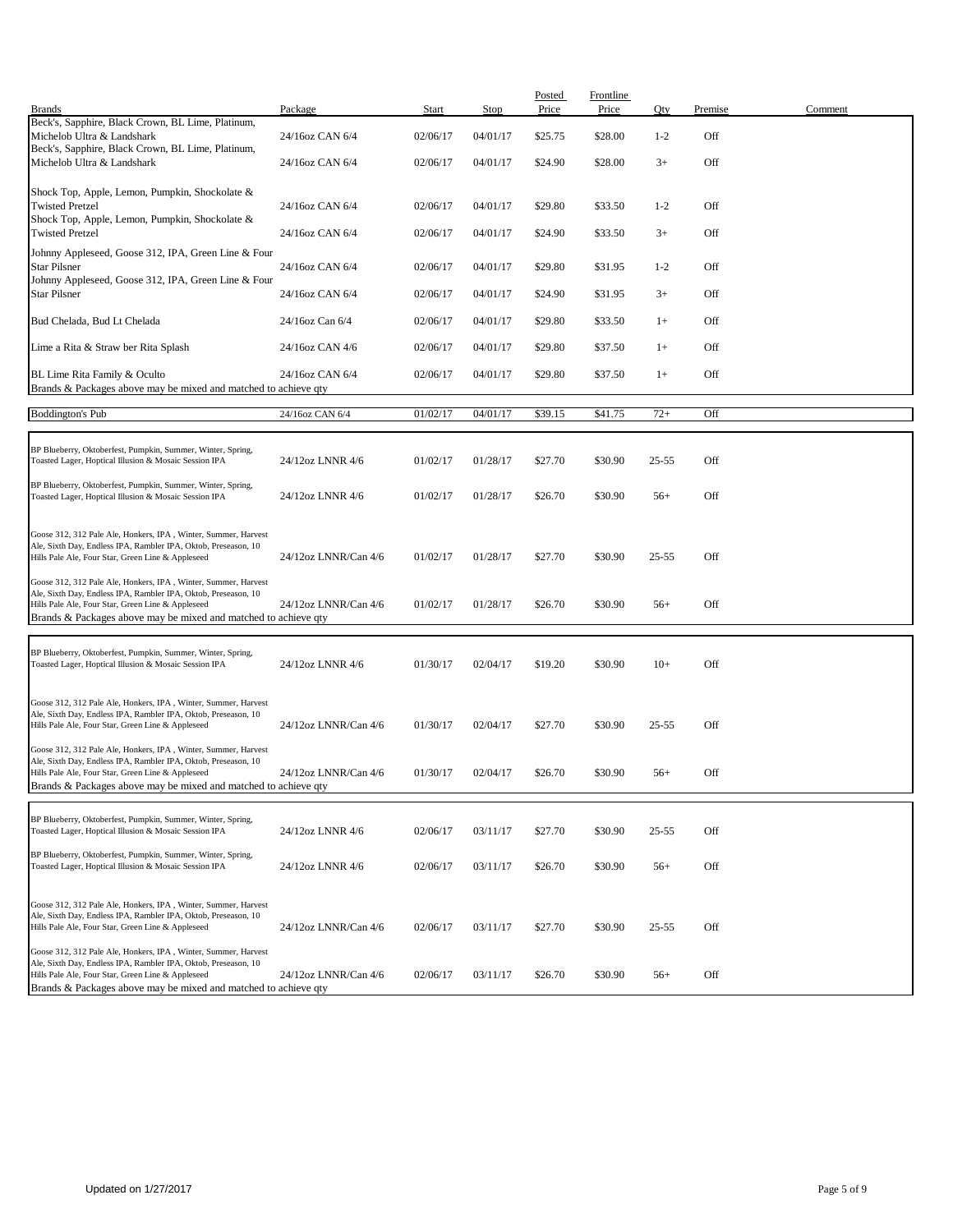| <b>Brands</b>                                                                                                                                                                                                                                                                            | Package                                          | Start                | Stop                 | Posted<br>Price    | <b>Frontline</b><br>Price | Qty                 | Premise    | Comment |
|------------------------------------------------------------------------------------------------------------------------------------------------------------------------------------------------------------------------------------------------------------------------------------------|--------------------------------------------------|----------------------|----------------------|--------------------|---------------------------|---------------------|------------|---------|
|                                                                                                                                                                                                                                                                                          |                                                  |                      |                      |                    |                           |                     |            |         |
| BP Blueberry, Oktoberfest, Pumpkin, Summer, Winter, Spring,<br>Toasted Lager, Hoptical Illusion & Mosaic Session IPA                                                                                                                                                                     | 24/12oz LNNR 4/6                                 | 03/13/17             | 03/19/17             | \$27.70            | \$30.90                   | $25 - 55$           | Off        |         |
| BP Blueberry, Oktoberfest, Pumpkin, Summer, Winter, Spring,<br>Toasted Lager, Hoptical Illusion & Mosaic Session IPA                                                                                                                                                                     | 24/12oz LNNR 4/6                                 | 03/13/17             | 03/19/17             | \$26.70            | \$30.90                   | $56+$               | Off        |         |
| Goose 312, 312 Pale Ale, Honkers, IPA, Winter, Summer, Harvest<br>Ale, Sixth Day, Endless IPA, Rambler IPA, Oktob, Preseason, 10<br>Hills Pale Ale, Four Star, Green Line & Appleseed<br>Brands & Packages above may be mixed and matched to achieve qty                                 | 24/12oz LNNR/Can 4/6                             | 03/13/17             | 03/19/17             | \$19.20            | \$30.90                   | $10+$               | Off        |         |
| BP Blueberry, Oktoberfest, Pumpkin, Summer, Winter, Spring,<br>Toasted Lager, Hoptical Illusion & Mosaic Session IPA                                                                                                                                                                     | 24/12oz LNNR 4/6                                 | 03/20/17             | 07/01/17             | \$27.70            | \$30.90                   | $25 - 55$           | Off        |         |
| BP Blueberry, Oktoberfest, Pumpkin, Summer, Winter, Spring,<br>Toasted Lager, Hoptical Illusion & Mosaic Session IPA                                                                                                                                                                     | 24/12oz LNNR 4/6                                 | 03/20/17             | 07/01/17             | \$26.70            | \$30.90                   | $56+$               | Off        |         |
| Goose 312, 312 Pale Ale, Honkers, IPA, Winter, Summer, Harvest<br>Ale, Sixth Day, Endless IPA, Rambler IPA, Oktob, Preseason, 10<br>Hills Pale Ale, Four Star, Green Line & Appleseed                                                                                                    | 24/12oz LNNR/Can 4/6                             | 03/20/17             | 07/01/17             | \$27.70            | \$30.90                   | $25 - 55$           | Off        |         |
| Goose 312, 312 Pale Ale, Honkers, IPA, Winter, Summer, Harvest<br>Ale, Sixth Day, Endless IPA, Rambler IPA, Oktob, Preseason, 10<br>Hills Pale Ale, Four Star, Green Line & Appleseed<br>Brands & Packages above may be mixed and matched to achieve qty                                 | 24/12oz LNNR/Can 4/6                             | 03/20/17             | 07/01/17             | \$26.70            | \$30.90                   | $56+$               | Off        |         |
| Shock Top, Wheat IPA, Lemon, Pumpkin, Variety, Apple, Winter,<br>Honey Bourbon, Choc, Pretzel & Ginger                                                                                                                                                                                   | 24/12oz LNNR/Can 2/12                            | 01/02/17             | 01/21/17             | \$24.60            | \$27.75                   | 14-55               | Off        |         |
| Shock Top, Wheat IPA, Lemon, Pumpkin, Variety, Apple, Winter,<br>Honey Bourbon, Choc, Pretzel & Ginger                                                                                                                                                                                   | 24/12oz LNNR/Can 2/12                            | 01/02/17             | 01/21/17             | \$23.60            | \$27.75                   | 56-111              | Off        |         |
| Shock Top, Wheat IPA, Lemon, Pumpkin, Variety, Apple, Winter,<br>Honey Bourbon, Choc, Pretzel & Ginger                                                                                                                                                                                   | 24/12oz LNNR/Can 2/12                            | 01/02/17             | 01/21/17             | \$22.60            | \$27.75                   | $112+$              | Off        |         |
| Goose 312, 312 Pale, Honkers, IPA, Winter, Summer, Fall, Harvest<br>Ale, Endless IPA, Winter, Four Star, Green Line, Preseason &<br>Johnny Appleseed<br>Goose 312, 312 Pale, Honkers, IPA, Winter, Summer, Fall, Harvest<br>Ale, Endless IPA, Winter, Four Star, Green Line, Preseason & | 24/12oz LNNR/CN 2/12                             | 01/02/17             | 01/21/17             | \$26.25            | \$29.65                   | 14-55               | Off        |         |
| Johnny Appleseed                                                                                                                                                                                                                                                                         | 24/12oz LNNR/CN 2/12                             | 01/02/17             | 01/21/17             | \$25.25            | \$29.65                   | $56+$               | Off        |         |
| Stella, Stella Cidre, Hoegaarden, Belgian Sampler                                                                                                                                                                                                                                        | 24/11.2oz LNNR/Can 2/12 &<br>20/14.9oz Can 2/12  | 01/02/17             | 01/21/17             | \$27.50            | \$33.30                   | 14-199              | Off        |         |
| Stella, Stella Cidre, Hoegaarden, Belgian Sampler<br>Brands & Packages above may be mixed and matched to achieve qty                                                                                                                                                                     | 24/11.2oz LNNR/Can 2/12 &<br>20/14.9oz Can 2/12  | 01/02/17             | 01/21/17             | \$26.50            | \$33.30                   | $200+$              | Off        |         |
| Shock Top, Wheat IPA, Lemon, Pumpkin, Variety, Apple, Winter,                                                                                                                                                                                                                            |                                                  |                      |                      |                    |                           |                     |            |         |
| Honey Bourbon, Choc, Pretzel & Ginger<br>Shock Top, Wheat IPA, Lemon, Pumpkin, Variety, Apple, Winter,                                                                                                                                                                                   | 24/12oz LNNR/Can 2/12                            | 01/02/17             | 01/21/17             | \$24.60            | \$27.75                   | 14-55               | Off        |         |
| Honey Bourbon, Choc, Pretzel & Ginger<br>Shock Top, Wheat IPA, Lemon, Pumpkin, Variety, Apple, Winter,                                                                                                                                                                                   | 24/12oz LNNR/Can 2/12                            | 01/02/17             | 01/21/17             | \$23.60            | \$27.75                   | 56-111              | Off        |         |
| Honey Bourbon, Choc, Pretzel & Ginger                                                                                                                                                                                                                                                    | 24/12oz LNNR/Can 2/12                            | 01/02/17             | 01/21/17             | \$22.60            | \$27.75                   | $112+$              | Off        |         |
| Goose 312, 312 Pale, Honkers, IPA, Winter, Summer, Fall, Harvest<br>Ale, Endless IPA, Winter, Four Star, Green Line, Preseason &<br>Johnny Appleseed<br>Goose 312, 312 Pale, Honkers, IPA, Winter, Summer, Fall, Harvest                                                                 | 24/12oz LNNR/CN 2/12                             | 01/02/17             | 01/21/17             | \$26.25            | \$29.65                   | 14-55               | Off        |         |
| Ale, Endless IPA, Winter, Four Star, Green Line, Preseason &<br>Johnny Appleseed<br>Brands & Packages above may be mixed and matched to achieve qty                                                                                                                                      | 24/12oz LNNR/CN 2/12                             | 01/02/17             | 01/21/17             | \$25.25            | \$29.65                   | $56+$               | Off        |         |
| Goose Seasonal Sampler                                                                                                                                                                                                                                                                   | 24/12oz Can                                      | 01/02/17             | 04/01/17             | \$25.45            | \$28.85                   | $14 - 55$           | Off        |         |
| Goose Seasonal Sampler                                                                                                                                                                                                                                                                   | 24/12oz Can                                      | 01/02/17             | 04/01/17             | \$24.45            | \$28.85                   | $56+$               | Off        |         |
| Brands & Packages above may be mixed and matched to achieve qty                                                                                                                                                                                                                          |                                                  |                      |                      |                    |                           |                     |            |         |
| Goose Seasonal Sampler<br>Goose Seasonal Sampler                                                                                                                                                                                                                                         | 24/12oz LNNR<br>24/12oz LNNR                     | 01/02/17<br>01/02/17 | 04/01/17<br>04/01/17 | \$26.80<br>\$25.50 | \$28.85<br>\$28.85        | $10 - 55$<br>56-111 | Off<br>Off |         |
| Goose Seasonal Sampler                                                                                                                                                                                                                                                                   | 24/12oz LNNR                                     | 01/02/17             | 04/01/17             | \$24.50            | \$28.85                   | $112+$              | Off        |         |
| Brands & Packages above may be mixed and matched to achieve qty                                                                                                                                                                                                                          |                                                  |                      |                      |                    |                           |                     |            |         |
| Stella Artois                                                                                                                                                                                                                                                                            | 20/9.6oz LNR                                     | 01/02/17             | 04/01/17             | \$19.90            | \$21.95                   | $3+$                | Off        |         |
| Stella Artois, Cidre, Hoegaarden, Leffe Blonde/Brown<br>Stella Artois, Cidre, Hoegaarden, Leffe Blonde/Brown<br>Brands & Packages above may be mixed and matched to achieve qty                                                                                                          | 24/11.2oz LNNR/Can 4/6<br>24/11.2oz LNNR/Can 4/6 | 01/02/17<br>01/02/17 | 01/21/17<br>01/21/17 | \$26.75<br>\$25.75 | \$32.55<br>\$32.55        | 72-111<br>$112+$    | Off<br>Off |         |
| Stella Artois, Cidre, Hoegaarden, Leffe Blonde/Brown                                                                                                                                                                                                                                     | 24/11.2oz LNNR/CN 4/6                            | 01/23/17             | 02/04/17             | \$26.40            | \$32.55                   | 56-111              | Off        |         |
| Stella Artois, Cidre, Hoegaarden, Leffe Blonde/Brown<br>Stella Artois, Cidre, Hoegaarden, Leffe Blonde/Brown                                                                                                                                                                             | 24/11.2oz LNNR/CN 4/6<br>24/11.2oz LNNR/CN 4/6   | 01/23/17<br>01/23/17 | 02/04/17<br>02/04/17 | \$25.75<br>\$24.46 | \$32.55<br>\$32.55        | 112-215<br>$216+$   | Off<br>Off |         |
|                                                                                                                                                                                                                                                                                          |                                                  |                      |                      |                    |                           |                     |            |         |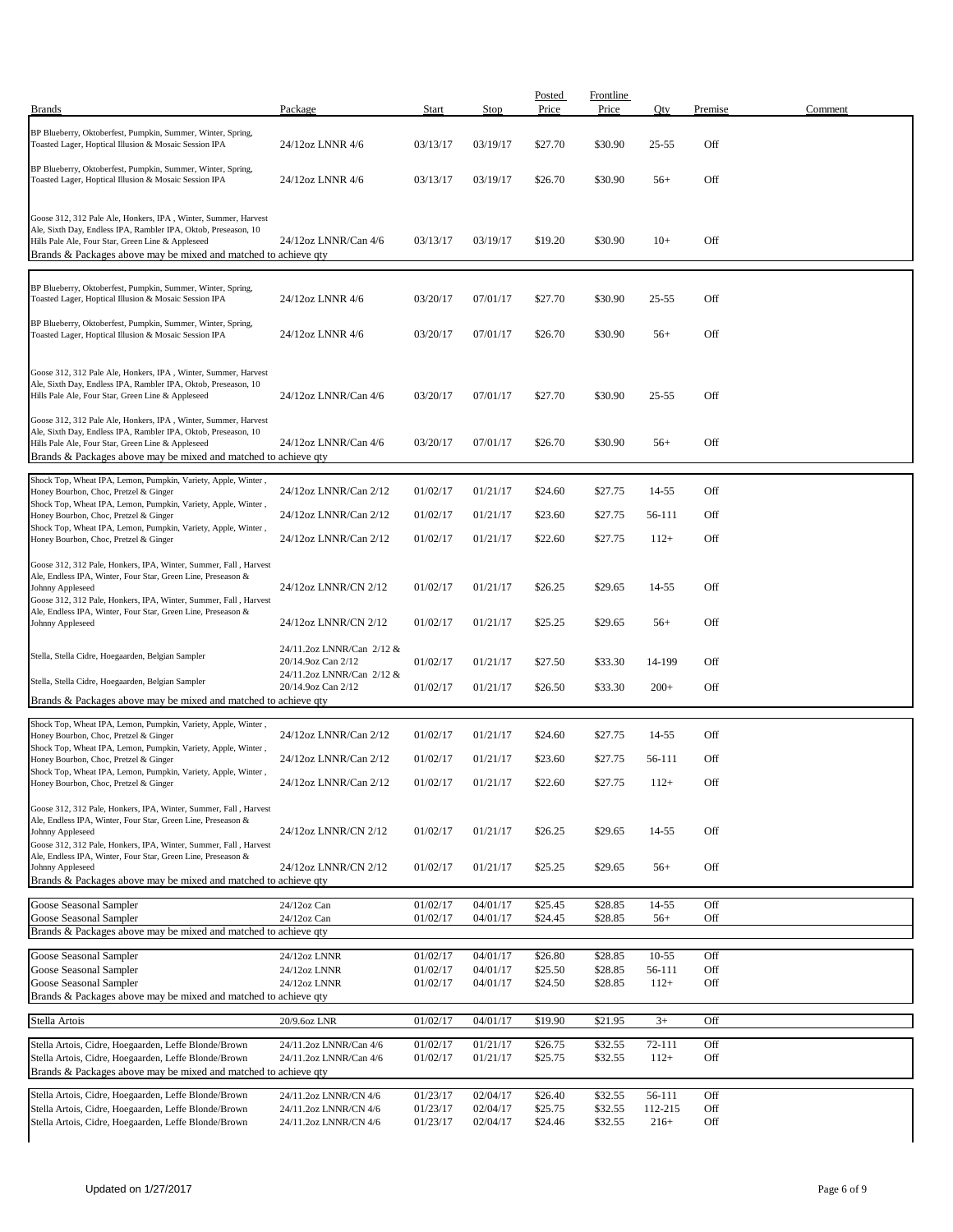| <b>Brands</b>                                                                                                        | Package                                         | Start                | <b>Stop</b>          | Posted<br>Price    | Frontline<br>Price | Qty              | Premise    |                     | Comment |
|----------------------------------------------------------------------------------------------------------------------|-------------------------------------------------|----------------------|----------------------|--------------------|--------------------|------------------|------------|---------------------|---------|
| Stella, Stella Cidre, Hoegaarden, Belgian Sampler                                                                    | 24/11.2oz LNNR/Can 2/12 &<br>20/14.9oz Can 2/12 | 01/23/17             | 02/04/17             | \$30.30            | \$33.30            | $1 - 4$          | Off        |                     |         |
| Stella, Stella Cidre, Hoegaarden, Belgian Sampler                                                                    | 24/11.2oz LNNR/Can 2/12 &<br>20/14.9oz Can 2/12 | 01/23/17             | 02/04/17             | \$27.00            | \$33.30            | $5 - 55$         | Off        |                     |         |
| Stella, Stella Cidre, Hoegaarden, Belgian Sampler                                                                    | 24/11.2oz LNNR/Can 2/12 &<br>20/14.9oz Can 2/12 | 01/23/17             | 02/04/17             | \$26.40            | \$33.30            | 56-111           | Off        |                     |         |
| Stella, Stella Cidre, Hoegaarden, Belgian Sampler<br>Brands & Packages above may be mixed and matched to achieve qty | 24/11.2oz LNNR/Can 2/12 &<br>20/14.9oz Can 2/12 | 01/23/17             | 02/04/17             | \$25.75            | \$33.30            | $112+$           | Off        |                     |         |
|                                                                                                                      |                                                 |                      |                      |                    |                    |                  |            |                     |         |
| Stella Artois, Cidre, Hoegaarden, Leffe Blonde/Brown                                                                 | 24/11.2oz LNNR/CN 4/6                           | 02/06/17             | 02/11/17             | \$29.25            | \$32.55            | $15 - 55$        | Off        | <b>Price Change</b> |         |
| Stella Artois, Cidre, Hoegaarden, Leffe Blonde/Brown<br>Stella Artois, Cidre, Hoegaarden, Leffe Blonde/Brown         | 24/11.2oz LNNR/CN 4/6<br>24/11.2oz LNNR/CN 4/6  | 02/06/17<br>02/06/17 | 02/11/17<br>02/11/17 | \$26.40<br>\$25.75 | \$32.55<br>\$32.55 | 56-111<br>$112+$ | Off<br>Off |                     |         |
|                                                                                                                      |                                                 |                      |                      |                    |                    |                  |            |                     |         |
| Stella, Stella Cidre, Hoegaarden, Belgian Sampler                                                                    | 24/11.2oz LNNR/Can 2/12 &<br>20/14.9oz Can 2/12 | 02/06/17             | 02/11/17             | \$30.30            | \$33.30            | $1 - 4$          | Off        |                     |         |
|                                                                                                                      | 24/11.2oz LNNR/Can 2/12 &                       |                      |                      |                    |                    |                  |            |                     |         |
| Stella, Stella Cidre, Hoegaarden, Belgian Sampler                                                                    | 20/14.9oz Can 2/12<br>24/11.2oz LNNR/Can 2/12 & | 02/06/17             | 02/11/17             | \$27.00            | \$33.30            | $5 - 55$         | Off        |                     |         |
| Stella, Stella Cidre, Hoegaarden, Belgian Sampler                                                                    | 20/14.9oz Can 2/12<br>24/11.2oz LNNR/Can 2/12 & | 02/06/17             | 02/11/17             | \$26.40            | \$33.30            | 56-111           | Off        |                     |         |
| Stella, Stella Cidre, Hoegaarden, Belgian Sampler                                                                    | 20/14.9oz Can 2/12                              | 02/06/17             | 02/11/17             | \$25.75            | \$33.30            | $112+$           | Off        |                     |         |
| Brands & Packages above may be mixed and matched to achieve qty                                                      |                                                 |                      |                      |                    |                    |                  |            |                     |         |
| Stella Artois, Cidre, Hoegaarden, Leffe Blonde/Brown                                                                 | 24/11.2oz LNNR/CN 4/6                           | 02/13/17             | 04/01/17             | \$26.40            | \$32.55            | 56-111           | Off        |                     |         |
| Stella Artois, Cidre, Hoegaarden, Leffe Blonde/Brown                                                                 | 24/11.2oz LNNR/CN 4/6                           | 02/13/17             | 04/01/17             | \$25.75            | \$32.55            | 112-215          | Off        |                     |         |
| Stella Artois, Cidre, Hoegaarden, Leffe Blonde/Brown                                                                 | 24/11.2oz LNNR/CN 4/6                           | 02/13/17             | 04/01/17             | \$24.46            | \$32.55            | $216+$           | Off        |                     |         |
| Stella, Stella Cidre, Hoegaarden, Belgian Sampler                                                                    | 24/11.2oz LNNR/Can 2/12 &<br>20/14.9oz Can 2/12 | 02/13/17             | 04/01/17             | \$30.30            | \$33.30            | $1 - 4$          | Off        |                     |         |
| Stella, Stella Cidre, Hoegaarden, Belgian Sampler                                                                    | 24/11.2oz LNNR/Can 2/12 &<br>20/14.9oz Can 2/12 | 02/13/17             | 04/01/17             | \$27.00            | \$33.30            | $5 - 55$         | Off        |                     |         |
| Stella, Stella Cidre, Hoegaarden, Belgian Sampler                                                                    | 24/11.2oz LNNR/Can 2/12 &<br>20/14.9oz Can 2/12 | 02/13/17             | 04/01/17             | \$26.40            | \$33.30            | 56-111           | Off        |                     |         |
|                                                                                                                      | 24/11.2oz LNNR/Can 2/12 &                       |                      |                      |                    |                    |                  |            |                     |         |
| Stella, Stella Cidre, Hoegaarden, Belgian Sampler<br>Brands & Packages above may be mixed and matched to achieve qty | 20/14.9oz Can 2/12                              | 02/13/17             | 04/01/17             | \$25.75            | \$33.30            | $112+$           | Off        |                     |         |
| Kona Longboard, Fire Rock, Pipeline, Wailua Wheat, Koko Brown,                                                       |                                                 |                      |                      |                    |                    |                  |            |                     |         |
| Castaway, Big Wave, Lemongrass & Lavaman                                                                             | 24/12oz LNNR 4/6                                | 01/02/17             | 02/11/17             | \$25.56            | \$28.76            | 15-24            | On & Off   |                     |         |
| Kona Longboard, Fire Rock, Pipeline, Wailua Wheat, Koko Brown,<br>Castaway, Big Wave, Lemongrass & Lavaman           | 24/12oz LNNR 4/6                                | 01/02/17             | 02/11/17             | \$23.56            | \$28.76            | $25+$            | On & Off   |                     |         |
| Kona Longboard, Fire Rock, Pipeline, Wailua Wheat, Koko Brown,                                                       |                                                 |                      |                      |                    |                    |                  |            |                     |         |
| Castaway, Big Wave, Lemongrass & Lavaman                                                                             | 24/12oz LNNR 4/6                                | 02/27/17             | 04/01/17             | \$25.56            | \$28.76            | $15+$            | On & Off   |                     |         |
| Brands & Packages above may be mixed and matched to achieve qty                                                      |                                                 |                      |                      |                    |                    |                  |            |                     |         |
| Kona Longboard, Castaway, Variety & Big Wave                                                                         | 2/12/12 LNNR & Can                              | 01/09/17             | 01/28/17             | \$23.98            | \$27.18            | $25+$            | On & Off   |                     |         |
| Brands & Packages above may be mixed and matched to achieve qty                                                      |                                                 |                      |                      |                    |                    |                  |            |                     |         |
| Redhook ESB, IPA, Pilsner, Audible & Seasonal<br>Brands & Packages above may be mixed and matched to achieve qty     | 24/12oz LNNR 4/6                                | 01/30/17             | 02/25/17             | \$23.97            | \$27.17            | $15+$            | Off        |                     |         |
|                                                                                                                      |                                                 |                      |                      |                    |                    |                  |            |                     |         |
| Widmer Hefeweizen, Drop Top Amber Ale, Drifter Pale Ale, Rotator<br>IPA, Upheaval, Alchemy & BRRR                    | 24/12oz LNNR 4/6                                | 01/30/17             | 02/25/17             | \$28.80            | \$32.00            | $15+$            | Off        |                     |         |
| Brands & Packages above may be mixed and matched to achieve qty                                                      |                                                 |                      |                      |                    |                    |                  |            |                     |         |
| Widmer Omission IPA, Lager & Pale Ale<br>Brands & Packages above may be mixed and matched to achieve qty             | 24/12oz LNNR 4/6                                | 01/30/17             | 04/29/17             | \$28.80            | \$32.00            | $25+$            | Off        |                     |         |
| SweetWater 420, IPA & Tacklebox                                                                                      |                                                 |                      |                      |                    |                    |                  |            |                     |         |
| Brands & Packages above may be mixed and matched to achieve qty                                                      | 24/12oz LNNR/Can 2/12                           | 1/2/17               | 12/30/17             | \$27.00            | \$29.15            | $5+$             | Off        |                     |         |
|                                                                                                                      |                                                 |                      |                      |                    |                    |                  |            |                     |         |
| SweetWater 420, IPA<br>Brands & Packages above may be mixed and matched to achieve qty                               | 24/16oz Can 6/4                                 | 1/2/17               | 12/30/17             | \$28.50            | \$33.45            | $2+$             | Off        |                     |         |
|                                                                                                                      |                                                 |                      |                      |                    |                    |                  |            |                     |         |
| 3 Daughters Beach Blonde, Rod Bender, Stern Line, Blonde<br>Coffee & Bimini Twist                                    | 24/12oz Can 4/6                                 | 1/1/17               | 1/28/17              | \$26.95            | \$30.00            | $50+$            | Off        |                     |         |
| 3 Daughters Beach Blonde, Rod Bender, Stern Line, Blonde                                                             |                                                 |                      |                      |                    |                    |                  |            |                     |         |
| Coffee & Bimini Twist<br>Brands & Packages above may be mixed and matched to achieve qty                             | 24/12oz Can 4/6                                 | 1/30/17              | 2/25/17              | \$28.00            | \$30.00            | $3+$             | Off        |                     |         |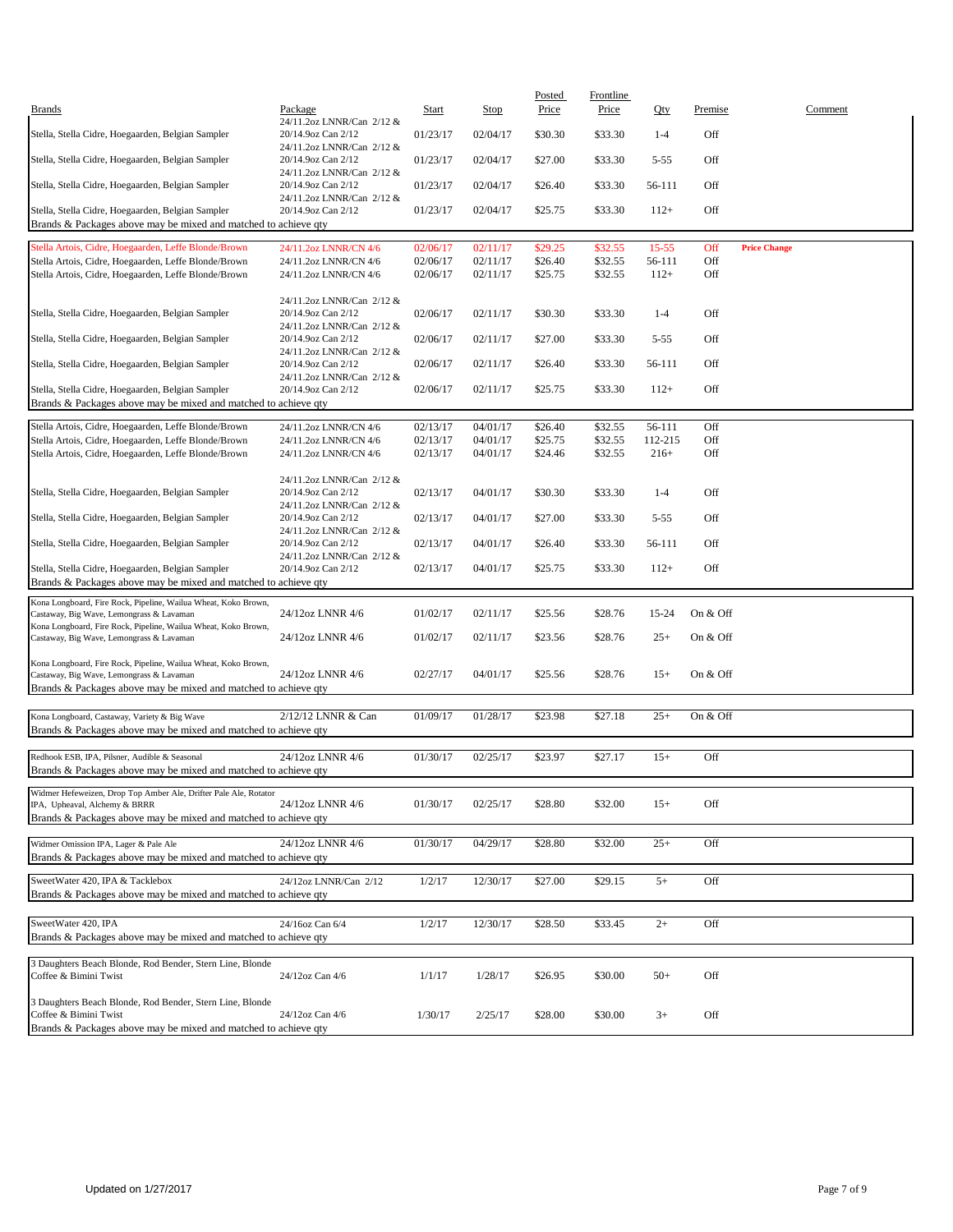|                                                                                                                                                                                                                                                                                                                                                                                             |                      |          |          | Posted  | Frontline |       |         |         |
|---------------------------------------------------------------------------------------------------------------------------------------------------------------------------------------------------------------------------------------------------------------------------------------------------------------------------------------------------------------------------------------------|----------------------|----------|----------|---------|-----------|-------|---------|---------|
| <b>Brands</b>                                                                                                                                                                                                                                                                                                                                                                               | Package              | Start    | Stop     | Price   | Price     | Qty   | Premise | Comment |
| Seagram's Variety                                                                                                                                                                                                                                                                                                                                                                           | 24/12oz Can/LNR 2/12 | 01/02/17 | 01/31/17 | \$18.00 | \$18.90   | $10+$ | Off     |         |
| Brands & Packages above may be mixed and matched to achieve qty                                                                                                                                                                                                                                                                                                                             |                      |          |          |         |           |       |         |         |
|                                                                                                                                                                                                                                                                                                                                                                                             |                      |          |          |         |           |       |         |         |
| Seagram's Hard Soda (Lemon Lime & Orange)                                                                                                                                                                                                                                                                                                                                                   | 24/12oz LNNR 4/6     | 02/01/17 | 02/28/17 | \$15.25 | \$23.98   | $5+$  | Off     |         |
| Brands & Packages above may be mixed and matched to achieve qty                                                                                                                                                                                                                                                                                                                             |                      |          |          |         |           |       |         |         |
| Seagrams Family (Wild Berries, Strawberry Daiquiri, Peach Fuzzy Navel,<br>Classic Lime Margarita, Calypso Colada, Black Cherry Fizz, Bahama Mama,<br>Jamaican Me Happy, Lime Melonade, Pink Punch, Sangria, Mango, Mimosa,<br>Raspberry Lemonade, Watermelon Splash, Blackberry Breezer, Kiwi<br>Strawberry, Aloha Tini, Apple Pomegranate, Orange Swirl & Pink Pineapple) 24/12oz LNNR 6/4 |                      | 01/02/17 | 12/31/17 | \$19.16 | \$23.94   | $10+$ | Off     |         |
| Brands & Packages above may be mixed and matched to achieve qty                                                                                                                                                                                                                                                                                                                             |                      |          |          |         |           |       |         |         |
|                                                                                                                                                                                                                                                                                                                                                                                             |                      |          |          |         |           |       |         |         |
| Magic Hat Family (#9, Dream Machine, Vinyl, Rye, Electric<br>Peel, Circus Boy, Limited Rls, Seasonals)                                                                                                                                                                                                                                                                                      | 24/12oz LNNR 4/6     | 2/6/17   | 2/28/17  | \$30.30 | \$27.27   | $5+$  | Off     |         |
| Magic Hat Family (#9, Dream Machine, Vinyl, Rye, Electric<br>Peel, Circus Boy, Limited Rls, Seasonals)                                                                                                                                                                                                                                                                                      | 24/12oz LNNR 4/6     | 5/1/17   | 6/30/17  | \$30.30 | \$27.27   | $5+$  | Off     |         |
| Magic Hat Family (#9, Dream Machine, Vinyl, Rye, Electric<br>Peel, Circus Boy, Limited Rls, Seasonals)<br>Brands & Packages above may be mixed and matched to achieve qty                                                                                                                                                                                                                   | 24/12oz LNNR 4/6     | 9/1/17   | 10/31/17 | \$30.30 | \$27.27   | $5+$  | Off     |         |
|                                                                                                                                                                                                                                                                                                                                                                                             |                      |          |          |         |           |       |         |         |
| Magic Hat Family (#9, Variety Packs & Seasonals)                                                                                                                                                                                                                                                                                                                                            | 24/12oz LNNR 2/12    | 3/1/17   | 4/30/17  | \$27.10 | \$24.15   | $5+$  | Off     |         |
| Magic Hat Family (#9, Variety Packs & Seasonals)                                                                                                                                                                                                                                                                                                                                            | 24/12oz LNNR 4/6     | 7/1/17   | 8/31/17  | \$27.10 | \$24.15   | $5+$  | Off     |         |
| Magic Hat Family (#9, Variety Packs & Seasonals)                                                                                                                                                                                                                                                                                                                                            | 24/12oz LNNR 4/6     | 12/1/17  | 12/31/17 | \$27.10 | \$24.15   | $5+$  | Off     |         |
| Brands & Packages above may be mixed and matched to achieve qty                                                                                                                                                                                                                                                                                                                             |                      |          |          |         |           |       |         |         |
| Big Storm Arcus IPA, Helicity & Wavemaker                                                                                                                                                                                                                                                                                                                                                   | 4/6/12oz CAN         | 1/2/17   | 1/28/17  | \$28.00 | \$30.30   | $15+$ | Off     |         |
| Big Storm Arcus IPA, Helicity & Wavemaker                                                                                                                                                                                                                                                                                                                                                   | $4/6/12$ oz CAN      | 2/20/17  | 3/25/17  | \$28.00 | \$30.30   | $15+$ | Off     |         |
| Big Storm Arcus IPA, Helicity & Wavemaker                                                                                                                                                                                                                                                                                                                                                   | $4/6/12$ oz CAN      | 4/17/17  | 5/13/17  | \$28.00 | \$30.30   | $15+$ | Off     |         |
|                                                                                                                                                                                                                                                                                                                                                                                             |                      |          |          |         |           |       |         |         |
| Big Storm Arcus IPA, Helicity & Wavemaker                                                                                                                                                                                                                                                                                                                                                   | $4/6/12$ oz CAN      | 6/5/17   | 6/24/17  | \$28.00 | \$30.30   | $15+$ | Off     |         |
| Big Storm Arcus IPA, Helicity & Wavemaker                                                                                                                                                                                                                                                                                                                                                   | $4/6/12$ oz CAN      | 7/17/17  | 8/19/17  | \$28.00 | \$30.30   | $15+$ | Off     |         |
| Big Storm Arcus IPA, Helicity & Wavemaker                                                                                                                                                                                                                                                                                                                                                   | $4/6/12$ oz CAN      | 9/11/17  | 10/14/17 | \$28.00 | \$30.30   | $15+$ | Off     |         |
| Big Storm Arcus IPA, Helicity & Wavemaker                                                                                                                                                                                                                                                                                                                                                   | $4/6/12$ oz CAN      | 11/6/17  | 12/9/17  | \$28.00 | \$30.30   | $15+$ | Off     |         |
| Brands & Packages above may be mixed and matched to achieve qty                                                                                                                                                                                                                                                                                                                             |                      |          |          |         |           |       |         |         |
|                                                                                                                                                                                                                                                                                                                                                                                             |                      |          |          |         |           |       |         |         |
| Big Storm Dunder & Blixem                                                                                                                                                                                                                                                                                                                                                                   | 6/4/16oz CAN         | 10/30/17 | 12/30/17 | \$40.95 | \$44.95   | $3+$  | Off     |         |
| Woodchuck Amber                                                                                                                                                                                                                                                                                                                                                                             | $12/22$ oz NR        | 2/1/16   | 3/31/17  | \$32.92 | \$35.43   | $3+$  | Off     |         |
|                                                                                                                                                                                                                                                                                                                                                                                             |                      |          |          |         |           |       |         |         |